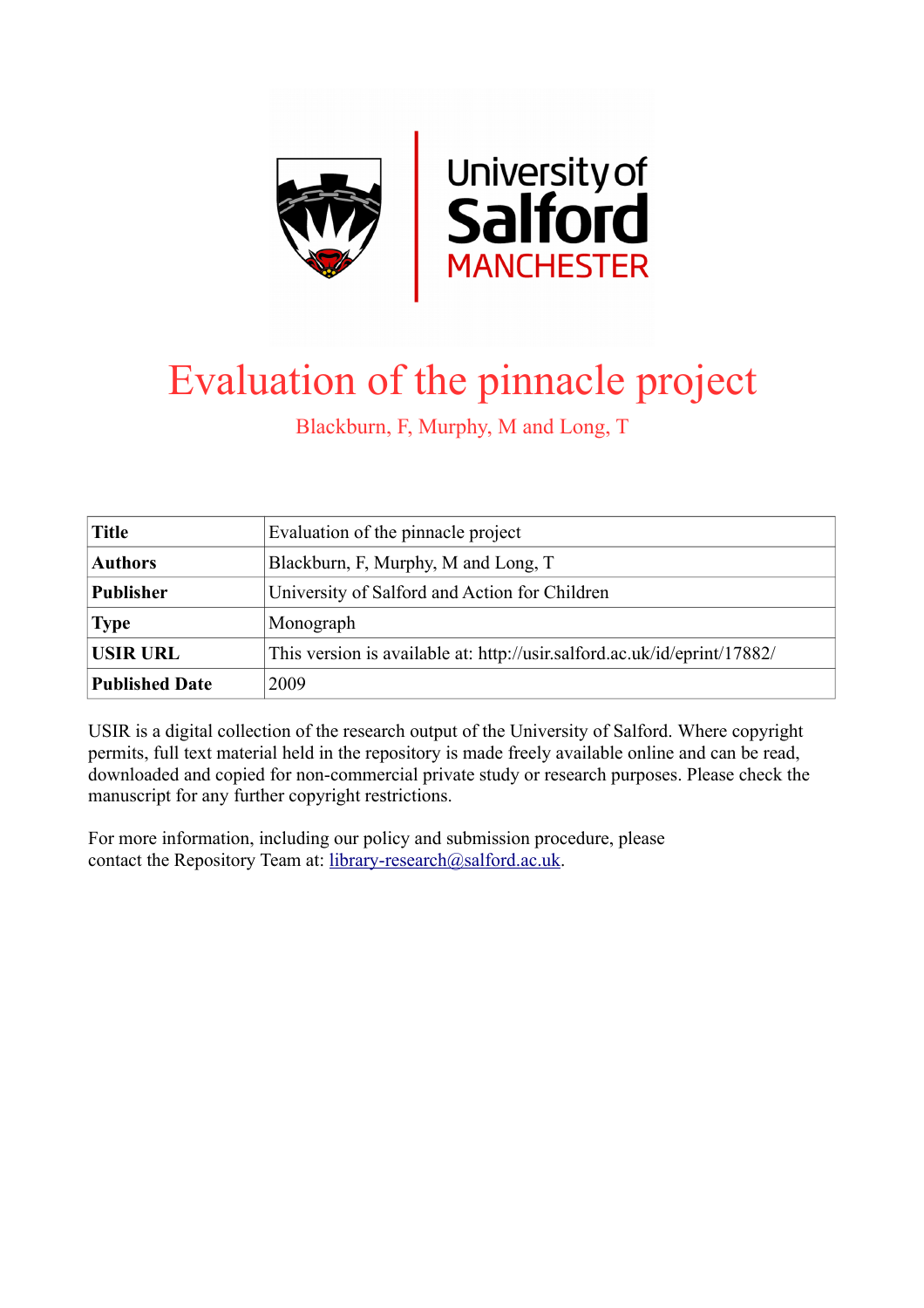Contact the Salford Centre for Nursing & Midwifery Research:

**Wendy Moran (Research Administrator)** Tel: **+44 (0) 161 295 2768** E-mail: **w.e.moran@salford.ac.uk**

Research with Children and families

**CYP@Salford.ac.uk**

**http://www.nursing.salford.ac.uk/research/childrenandyoungpeople**

This report can be referenced as **Blackburn F, Murphy M, Long T.** *Evaluation of the Pinnacle Project.* **(2009) University of Salford.**

**ISBN: 978-1-905732-83-8**



*© University of Salford*







Foluke Blackburn Michael Murphy Tony Long





# The Pinnacle Project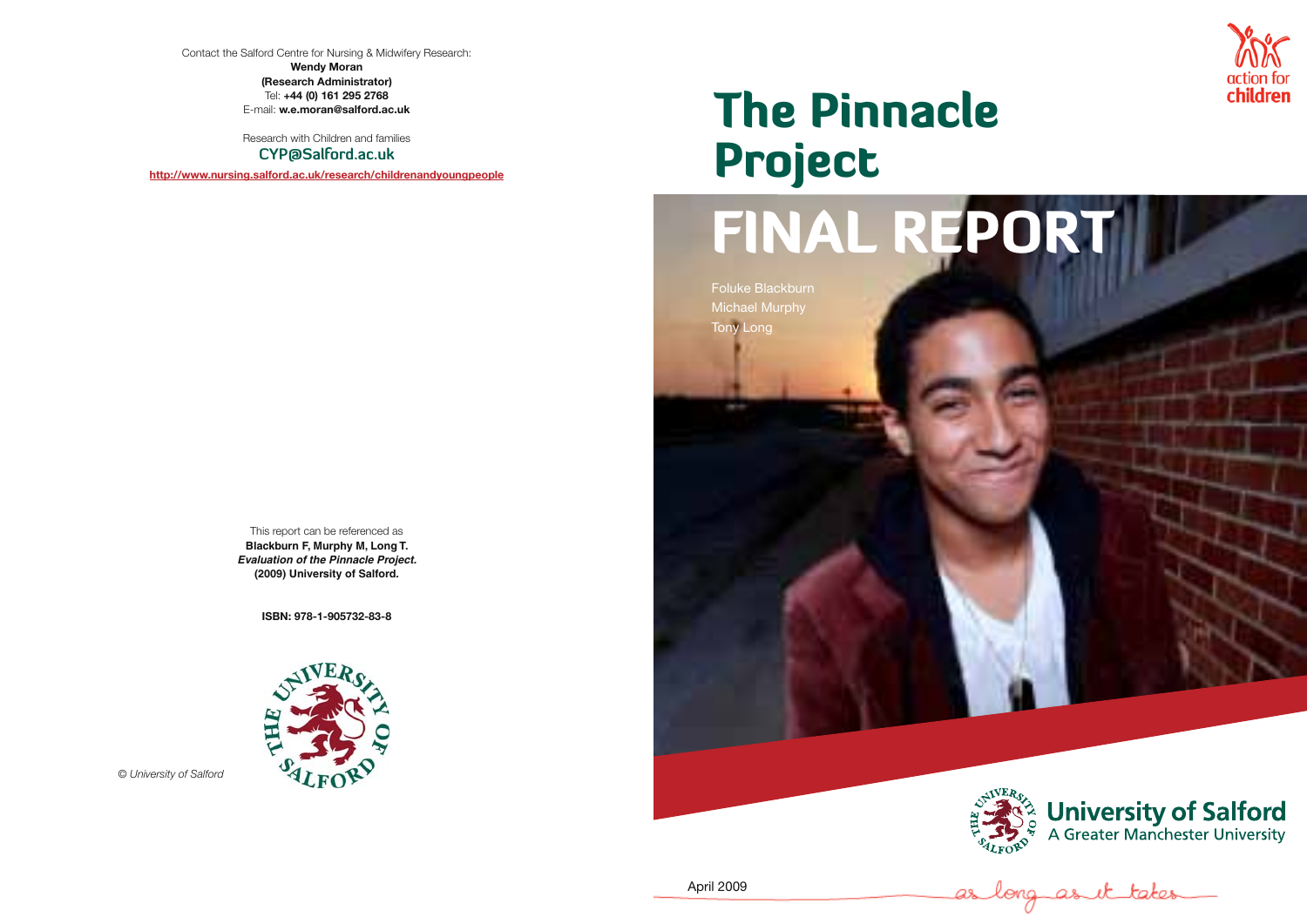|     | <b>Introduction: The Pinnacle Project</b>                        |                |
|-----|------------------------------------------------------------------|----------------|
|     | Initiation and aim                                               | 2              |
|     | The Pinnacle process                                             | $\overline{2}$ |
|     | Closure of the project                                           | 3              |
|     | <b>Evaluation Design</b>                                         | 3              |
|     | <b>Literature review</b>                                         | 4              |
|     | Working with black young boys                                    | 5              |
|     | The growth of concern about black children & young people        | 5              |
|     | Focus on prevention                                              | 5              |
|     | The role of volunteers                                           | 5              |
|     | Governmental responses                                           | 5              |
|     | Critical appraisal of these approaches                           | 6              |
|     | The importance of multi-faceted approaches                       | 6              |
|     | Supporting the enhancement of positive identity                  | 7              |
|     | Identity congruence in a racist world                            | $\overline{7}$ |
|     | Working with parents                                             | 8              |
|     | The need for cultural matching                                   | 9              |
|     | Conclusion                                                       | 10             |
|     | Findings from file review, service user feedback, & staff views  | 12             |
| A)  | Referral, service user profile, & engagement with the service    | 12             |
| B)  | Parenting and family relationships                               | 15             |
| C)  | Children and young people work                                   | 17             |
|     | Outcomes: What has changed for users after the Pinnacle process? | 19             |
| 1)  | Parents - changes in response and behaviour                      | 19             |
| (2) | Parents - using a range of skills to manage behaviour            | 19             |
| 3)  | Improvement in parent and child relationship                     | 19             |
| 4)  | Greater sense of control over life & more confidence             | 20             |
| 5)  | Friendships & development of informal support networks           | 20             |
| 6)  | Understanding child development                                  | 20             |
| 7)  | Improvements in the originating problem                          | 20             |
| 8)  | Impact on identity                                               | 21             |
|     | Suggestions for improvement of the service                       | 22             |
|     | <b>Conclusions</b>                                               | 25             |
|     | <b>Future development</b>                                        | 26             |
|     | <b>References</b>                                                | 27             |
|     |                                                                  |                |

### **List of Tables**

Table 1: Interventions received Table 2: Age range of young people in the p Table 3: Average length of engagement with Table 4: Improved behaviours of young pers

|                               | 2              |  |
|-------------------------------|----------------|--|
|                               | $\overline{2}$ |  |
|                               | 3              |  |
|                               | 3              |  |
|                               | $\overline{4}$ |  |
|                               | 5              |  |
| hildren & young people        | 5              |  |
|                               | 5              |  |
|                               | 5              |  |
|                               | 5              |  |
| 3                             | 6              |  |
| oaches                        | 6              |  |
| tive identity                 | $\overline{7}$ |  |
|                               | $\overline{7}$ |  |
|                               | 8              |  |
|                               | 9              |  |
|                               | 10             |  |
| eedback, & staff views        | 12             |  |
| gagement with the service     | 12             |  |
|                               | 15             |  |
|                               | 17             |  |
| s after the Pinnacle process? | 19             |  |
| d behaviour                   | 19             |  |
| manage behaviour              | 19             |  |
| lationship                    | 19             |  |
| more confidence               | 20             |  |
| mal support networks          | 20             |  |
|                               | 20             |  |
| blem                          | 20             |  |
|                               | 21             |  |
| rvice                         | 22             |  |
|                               | 25             |  |
|                               | 26             |  |
|                               | 27             |  |

|               | 13 |
|---------------|----|
| project       | 13 |
| h the project | 13 |
| son           | 21 |
|               |    |

# **Contents**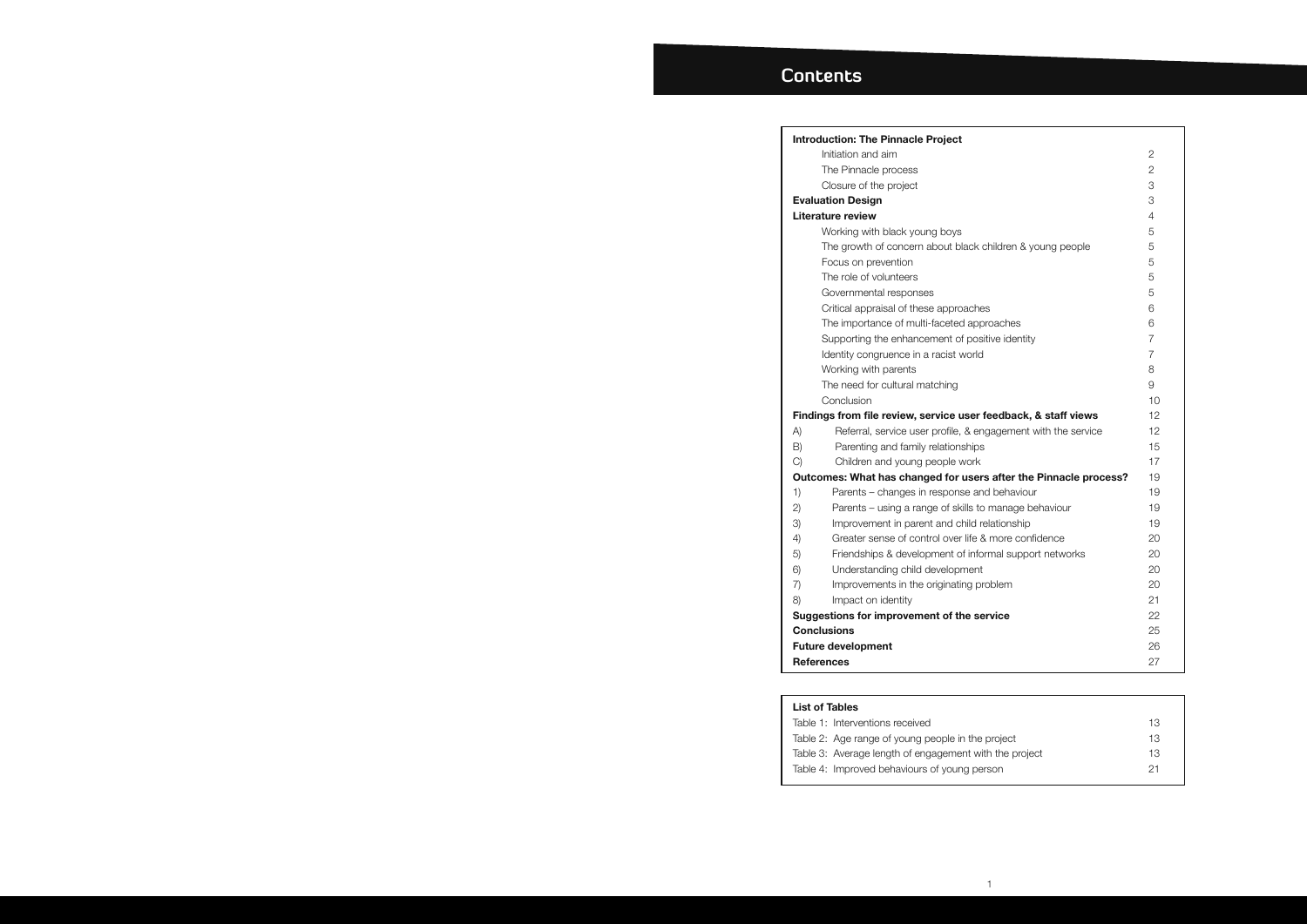# Introduction: The Pinnacle Project

# Initiation and aim

The Pinnacle project was set up in August 2006 with funds provided by central Government. This funding followed a continuing high level of public interest and concern about violent crime carried out by young people in South London, where a large proportion of offenders are young, male and from a minority ethnic group.

The project was based in Streatham in the London Borough of Lambeth. It occupied a converted house in a residential street and had no signage indicating type of use. Referrals were taken from agencies in Lambeth and the surrounding boroughs of Wandsworth and Southwark. The service was a small one and employed one full-time project manager, two full-time practitioners and a part-time administrator. Although the project was set up in August, the first family was seen in December 2006. Because funding for the project was time-limited the project ended in March 2009, effectively just over two years of operation.

The project's main aim was to provide interventions to boys and young men from minority ethnic groups who were on the edge of criminal activity, were underachieving in school and were at risk of social exclusion. As well as interventions offered directly to the young men, the project also offered concurrent services to their parents and families. The project was developed with the expectation that it would evaluate the impact of the service in improving the well being of children, young people and their families, paying special attention to levels of reported or suspected criminal or anti-social behaviour by young people.

# The Pinnacle process

The different services or interventions on offer at the project were as follows:-

1) An initial assessment was carried out by one of the project workers after the family had been referred into the project. This assessment always included the child concerned and their parent or carer.

2) After the initial assessment children, young people and their families were offered opportunities for an individual casework service or attendance at group sessions run separately for young people and for parents.

3) The parents' group sessions utilised the programme set out in the *Strengthening Families, Strengthening Communities* approach. This approach was developed in the USA and seeks to enable parents to identify solutions to family problems, with one another, in a group setting over a three month period. Early evaluations in the USA indicated some very positive success in mobilising families' abilities to overcome serious familial issues. Group sessions for parents and carers focused on questions of discipline, sanctions, coping with challenging behaviour and promoting positive interaction and relationships with young people entering adolescence. The group sessions were run by trained facilitators and the Pinnacle staff group had received such training from the London-based Race Equality Foundation (REF).

4) The young people's group work process was known as the Start programme. This programme also concentrated on feelings, behaviour and interactions with peers, parents and other adults. The programme aimed to build self esteem at the same time as challenging negative patterns of thought and behaviour.

5) The project was also asked to seek ways in which it could improve the relationships between boys and their fathers (many of whom were absent from the main family home) and to evaluate the impact on the boys' subsequent behaviour. However, as the work progressed it became apparent that this issue was much more complex than had been identified initially.

6) The project also undertook significant outreach work with children and young people, particularly offering a bridging or mentoring service that would help to promote positive school behaviour.

# Closure of the project

The Government funding for Action for Children's Pinnacle project expired on 31 March 2009, which effectively was the last day of operation. Several users of the service expressed very strong views on the need for the service to carry on, or to be replaced by something similar:-

*It is very important that projects like Pinnacle carry on to support single parents to be confident parents and to discipline children in the right manner – not to be wound up and hit out but to be firm and diplomatic. I hope the project continues and achieves what it needs to. So many black males need support and understanding.*

 *[My son] wants Pinnacle back - he asked the other day (at CAMHS) "Is there anywhere else like Pinnacle to go to?"*

# Evaluation Design

The evaluation of the impact of Pinnacle's services was agreed as a partnership endeavour involving Action for Children's performance improvement and consultancy arm and the University of Salford. The University of Salford agreed to undertake a comprehensive evaluation of the first two years of the working of the Pinnacle project.

This final report is based on a review of files which included all the families assisted by the Pinnacle project up until April 2008. A total of 39 files for individual children were reviewed. In addition, the review team looked at files relating to both the parents and young people's groups run by Pinnacle. It also includes a literature review and a series of interviews with parents, children and involved practitioners that were conducted between August 2008 and February 2009.

Within the report *(P)* indicates a direct quotation from a parent, *(Ch)* indicates a direct quotation from a child or young person and *(Ip)* a direct quotation from an involved practitioner.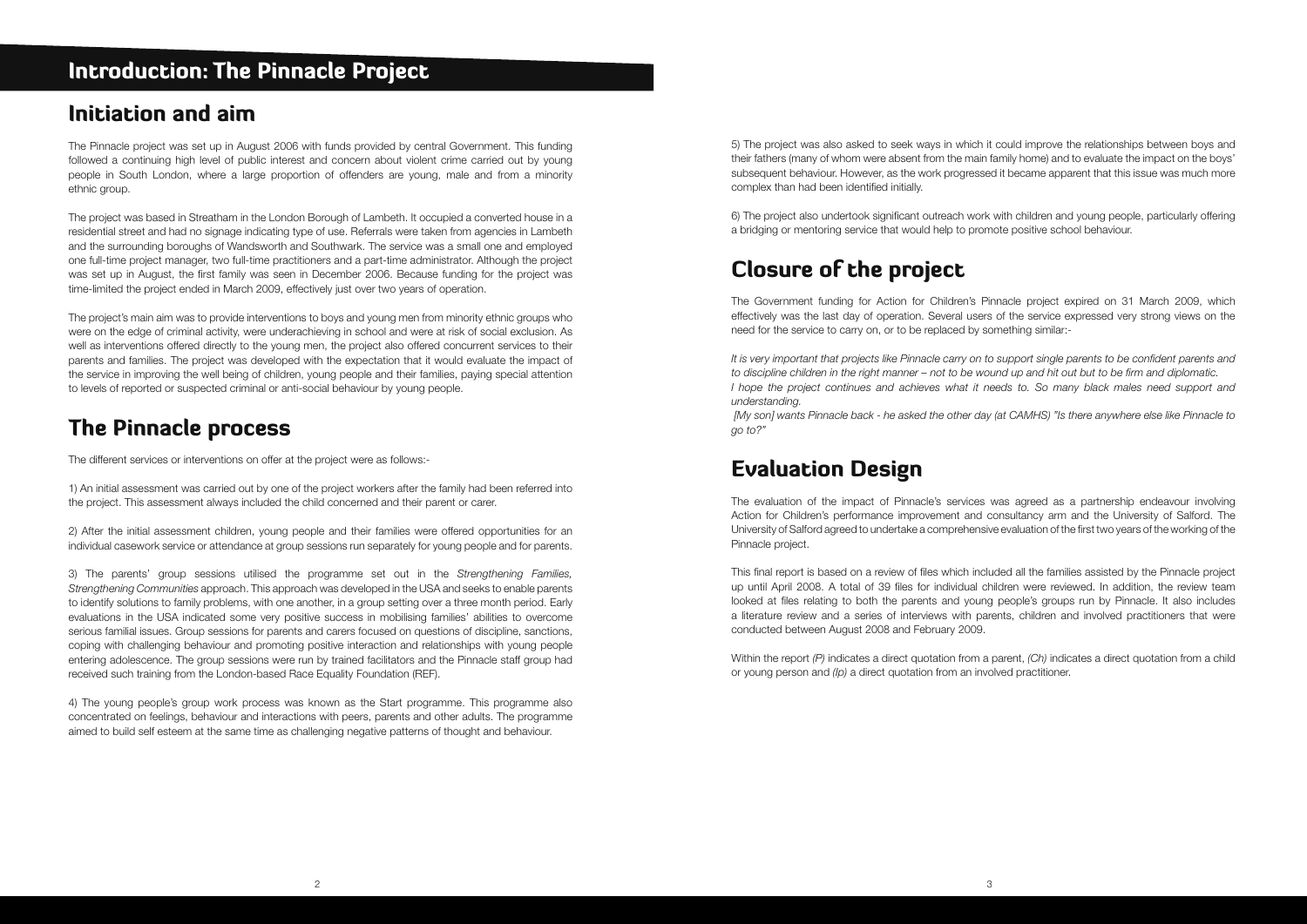# Literature Review

#### Working with Black Young Boys

This review explores literature about working with black young people and identifies what works or contributes to positive outcomes. A number of sources formed a part of this review which included literature reviews, project and evaluations reports, research reports, good practice guides and general literature about working with black young people. This review incorporates evaluations of over 100 projects or programmes that worked with black boys and their families (although it is should be noted that not all of these worked solely with black boys). What is clearly evident is that there is a need for programmes which are culturally sensitive, appropriate to ethnic minority families needs, and employ staff who are culturally competent. Certain interventions recurred across the literature and were deemed to be good practice. These were the use of black role models, group work, and parent management training. Alongside these interventions some of the literature noted the need for services for black young boys to be culturally sensitive, for professionals to be culturally competent, and for services to be community-based.

#### The growth of concern about black children and young people

The population from ethnic minority communities living in England has been growing rapidly over the last two decades. Between 1991 and 2001 there was an increase of 53% from 3 million to 4.6 million. Alongside this growth there has been an increase in public and political concern about black and ethnic minority issues. Some of this interest has arisen as a result of the high public profile given to asylum seekers, immigrants, clashes between ethnic and indigenous groups, the rise of right wing political parties, the increase of racist attacks, and the increase in gun and knife-related crimes.

It has been noted by a number of researchers that this high profile has given rise to research which focuses on what has led to these problems, highlighting what is not working, and represents the deficit view of black children (Robinson 2001, Barn 2006, Graham 2007). Lewis (2007) also notes that much has been reported about black boys and black young men experiencing multiple disadvantages: *"Black boys and young black men face serious challenges in every sector of society. They are less likely to do well at school, more likely to be unemployed and much more likely to become involved in the criminal justice system than their peers"*  (Department for Communities and Local Government (DCLG) 2007 p6).

#### Focus on prevention

Barn (2006) further notes that for decades research has repeatedly highlighted the disadvantaged position of minority ethnic groups, including their experience of unemployment, ill health, poor housing, crime and low educational attainment. This can lead to a tendency to pathologies in black and ethnic minority people, and can communicate a sense of hopelessness about the future of young black people (Sallah & Howson 2007). The Government's position on some of these issues is changing (DfES 2007, Mamon 2004), but there is still very little published research on prevention strategies, which celebrates the successes and achievements of black young people, or which explores how these were realised (Ahmed 2005). *"Black children are constantly bombarded with images that suggest to them that their race is not the preferred race. Except in the spheres of sport and entertainment, when black children look around them they find few role models in prestigious positions in society"* (Robinson 1995 p108).

REACH was a group established in 2006, commissioned to focus on raising aspirations and achievement among black boys and young black men. The 25 members of the group were drawn from a wide variety of fields and most had direct experience of front line working. Over 2000 people attended their conferences and community engagement workshops. Visits and questionnaires helped them to engage with over 100 organisations which worked with or supported black young boys. In their final report they had 5 main recommendations, the first of which was a structured national role model programme for black boys and voung black men (DCLG 2007).<sup>1</sup>

There is a need to identify more black role models in professional fields, and further work needs to be done to help to establish and develop the relationships between role models and black young people within the community (Salleh & Howson 2007). A number of projects that used role models identified this as a strategy for actively influencing young black boys in a positive way (O'Neil 2001, Harper & Dwivedi 2004, Rose 2004, Barn 2006, Salleh & Howson 2007).

### The role of volunteers

However, there are more children with problematic externalising behaviour than professionals in the field working with them. This has led to national and local organisations creating opportunities for adult volunteers to participate in providing services to troubled young people through role model or mentorship programmes. This use of role models and mentors has become more popular in recent years and is seen as one way of increasing prosocial behaviour and strengthening resilience in black children (O'Neil 2000, Dwivedi and Harper 2004, Rose 2004, Barn 2006,Phillips et al 2008).

These role models (usually the same gender) come from all areas of life, the media, parents, friends, teachers, and the community. The aim is for the role models to expose their attitudes, lifestyles, and outlooks to young people, providing a frame of reference for them as they develop their own attitudes and lifestyles (Rose 2004).

Rose (2004) examined the research of Bucher who asserts that role models are one of the most pedagogical agents in the history of education. Bucher collected data from 1150 pupils between the age of 10 and 18 and found that those personalities of social nearness to the participants had the greatest role effect on them. Ahmed (2005) also notes that mentoring schemes are successful particularly within education, training and work.

Accessibility to positive role models was something that the House of Commons Home Affairs Committee (HCHAC) (2007) on Young Black People and the Criminal Justice System found to be significant. Many respondents to their inquiry emphasised the powerful impact of positive role models in helping black young people to imagine and achieve a different lifestyle. The report sets out some recommendations to reduce overrepresentation of black boys and black young men in the criminal justice system. *"It is important to take urgent steps to expand support for mentoring programmes which are focused on young black people. Government should evaluate promising schemes working with young black people currently, such as 'Generating Genius' and the 'From Boyhood to Manhood' programme, and, in the long term, should build on this research when prioritising funding. In the shorter term we recommend that there should be a presumption in favour of expanding the existing work of organisations which have grown from local communities and which are well supported by them"* (HCHAC 2007 pg 59-60).

#### Governmental responses

The Government's response to this report was to establish a national black role model programme in December 2008. Twenty black men were selected to act as role models. They were asked to go into schools and youth projects to talk about their personal journey and to encourage black young boys to set their sights high, offering advice and support. It is planned that they will help to build a much larger and wider programme of mentoring work in their regions and communities and work with national and local media to support black young men in raising their levels of ambition.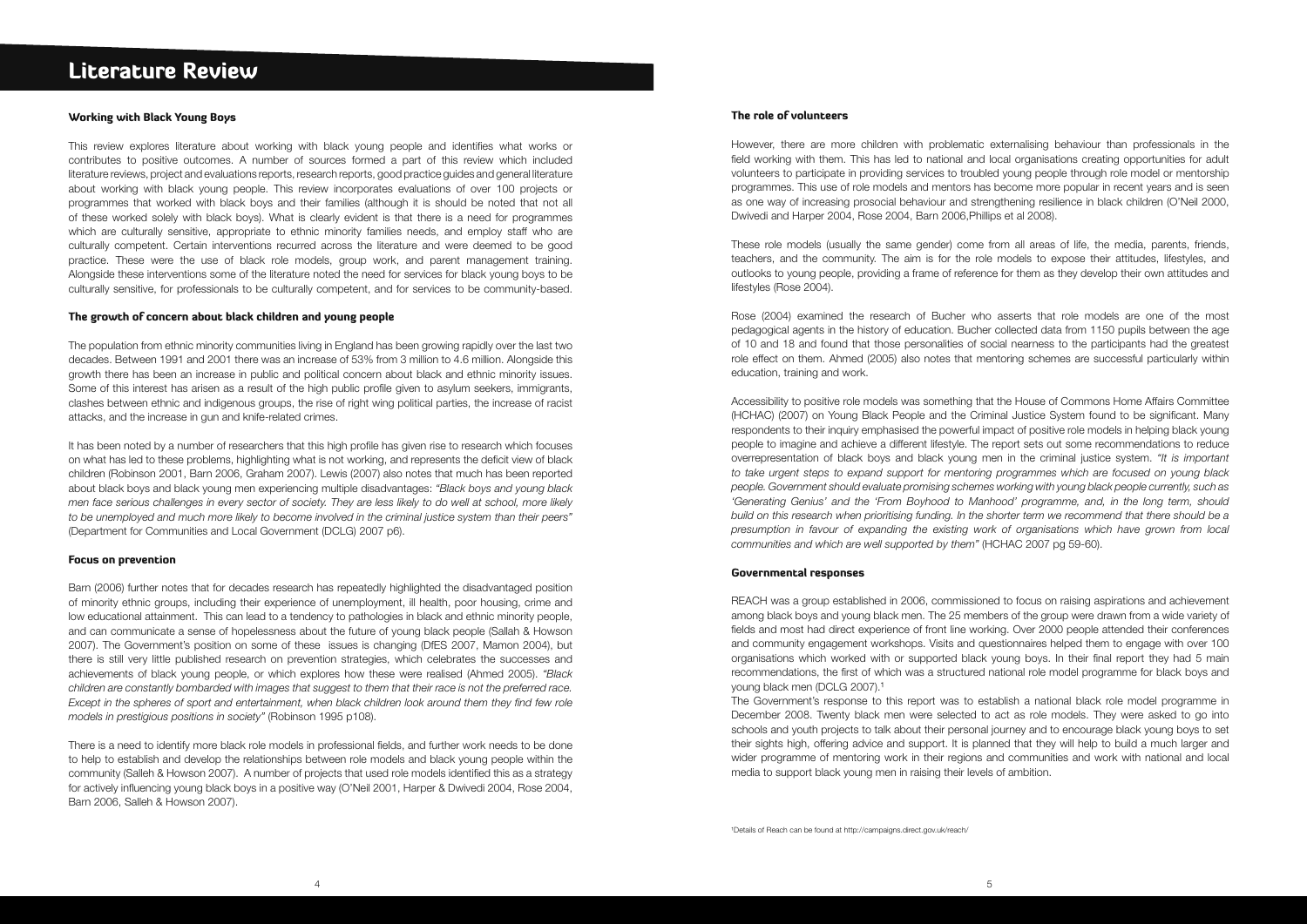### Critical appraisal of these approaches

Although this focus on role models arose out of research which asked black young boys about their support needs and evaluated projects working with black young boys, it is not without its critics. For example, an article in *Socialist Worker Online (14th August 2007)²* held that:

*"The idea of "positive role models" might seem like common sense, but ultimately it is a distraction that fails black children by dampening down the struggle to tackle racism, poverty and exclusion. We should be challenging and transforming the racist society we live in, rather than trying to cajole young black people into fitting into a system designed to shut them out".* 

Some studies present a mixed picture of the effectiveness of mentor / role model programmes, noting that behavioural improvements were not sustained (Slicker and Palmer 1993, Roberts and Cotton 1994). However, it should be noted that these evaluation reports were focused on short term projects (3 months and six months respectively). The length, type and quality of the relationship that could be developed in such a short time is questionable and may have had a bearing on the uncertain outcomes.

### The importance of multi-faceted approaches

Access to a role model or mentor is not enough on its own but should be a part of a multifaceted approach to support black boys and black young men in achieving their potential. Messent (2004) advocated this approach after evaluating two projects that worked with ethnic minority young people. One of the projects (mentioned as an exemplar of good practice in *Every Child Matters*) worked with Bangladeshi boys and offered the following concurrent services.

- Initial individual support (boys referred from school)
- Home visits (to develop relationships with the families and make sure that they understood the support offered)
- Group work (using brief solution-focused therapy)
- Outings, weekends, and events (outside school hours)
- Specialist services (for those with the most severe difficulties)
- Group work with mothers

Over the first two and a half years the programme worked with 108 Bangladeshi boys. The project was found to be very effective in raising the boys' aspirations, achievement, and engagement with education ( Messant 2004).

Noguera (1996) also advocated a multifaceted approach and noted that there is no blueprint or singular approach to prevent youth crime. He suggested that youth violence should be seen as *"part of a larger cultural phenomenon, one that is inextricably woven into the history and social fabric of our society"* which not only glorifies violence but is entertained by it (Noguera, 1996, p4). He examined a number of programmes and identified a range of strategies that have been effective in reducing youth violence and youth crime. These involved the community in the design of programmes and culturally relevant services for specific communities. Mentors and role models from the same cultural background as the young people were engaged. Volunteers from the community were used, and parents groups and family workshops were also used to great effect. Some projects trained teachers to be more culturally sensitive, ran groups for young people in school and after school, and set up coaching and tutoring for those who needed additional educational support. There were activities such as organised midnight basket ball games, parties within the community and other recreational activities. One of the programmes examined had been running for 7 years and had been successful in reducing violent behaviour, increasing school retention, reducing school exclusion and supporting young people through to graduation.

### Supporting the enhancement of positive identity

Sheffield's Children's Directorate has a unique multiple heritage service which uses some of these methods to work with children who have black and white heritage. This service bases its provision on the findings from research about what children from multiple heritage might need. This includes increasing children's sense of positive identity; raising self-esteem and subjective well-being; improvement in educational attainment; reduction in rate of school exclusions and problem behaviours; and increasing knowledge and understanding of teachers and policy makers about the needs of this group (Phillips et al 2008). The services runs nine mixed-gender groups for black children; training groups for parents, carers and teachers; offers a mentoring one-to-one programme; and provides a range of other activities. There is a young person's management committee which meets monthly and which is actively involved in recruitment, feedback to managers and consultation about policy proposals. It also decides on the type and range of activities that should be undertaken in the holidays.

The evaluation of the multiple heritage service groups used 3 well-established and validated measures to identify improvements in behaviour and self-esteem and to measure wellbeing. Forty-three children (8-15yrs) completed a before-and-after questionnaire using the Rosenberg self-esteem rate. The result showed that there were general improvements in self-esteem, but the greatest improvements were in the younger children, and the boys' improvements were higher than the girls'. Wellbeing improvements measured higher in the older children. On the third measure of problem behaviour there was no improvement at all for the girls, but there was a significant improvement for the boys (Phillips et al 2008). This suggests that group work for black boys can be effective in addressing behavioural problems.

Group work with black boys has been used to address how to manage anger, racism, and other societal challenges that the boys may face. The group becomes a safe environment, a place of holding which allows them to explore their own thoughts and feelings. It helps them to sort out their priorities and gives them a sense of belonging. Having others who are experiencing similar problems to you is reassuring and seems to lessen the burden of the issues that any one individual faces (Sallah & Howson 2007).

### Identity congruence in a racist world

*"Achieving identity congruence in the face of racist and oppressive elements represents a significant challenge for most black people in the USA and in the United Kingdom"* (Robinson 2001 pg 177). This post-custodial study that charted the experiences of young black people (up to 18yrs) in the youth justice system found that these young people had experienced significant racism from a young age and their habitual response was violence in many instances. The young people (10 boys and 5 girls) who took part in this study communicated their sense of hopelessness and acceptance of inequalities in their life experience, their material and social conditions of deprivation, exclusion, violence and low self esteem. They felt that they had no support from those in authority and at times experienced racism from them as well, though a few were trying to use education as a way of changing their circumstances (Hill 2007). *"Minority children share the hope dreams and aspirations of the majority culture. What they frequently do not share is the means to attain their goals"* (Beale-Spencer 1990 p 268).

Group work with boys needs to be set within the context that acknowledges racism and discrimination and numerous other complexities: not as an excuse for violence and criminal behaviour, but as a means to explore alternative ways of responding (Hill 2007). Group work with black boys provides a forum for them to explore issues of racism as well as identity. *"By adolescence, cognitive awareness of culturally-based societal inequalities together with the normative stage-related developmental crisis, result in a complex, so far poorly understood, identity-formation process. Minority children seek on a personal basis to discover what it means to be a member of their specific group"* (Beale-Spencer 1990 p 268).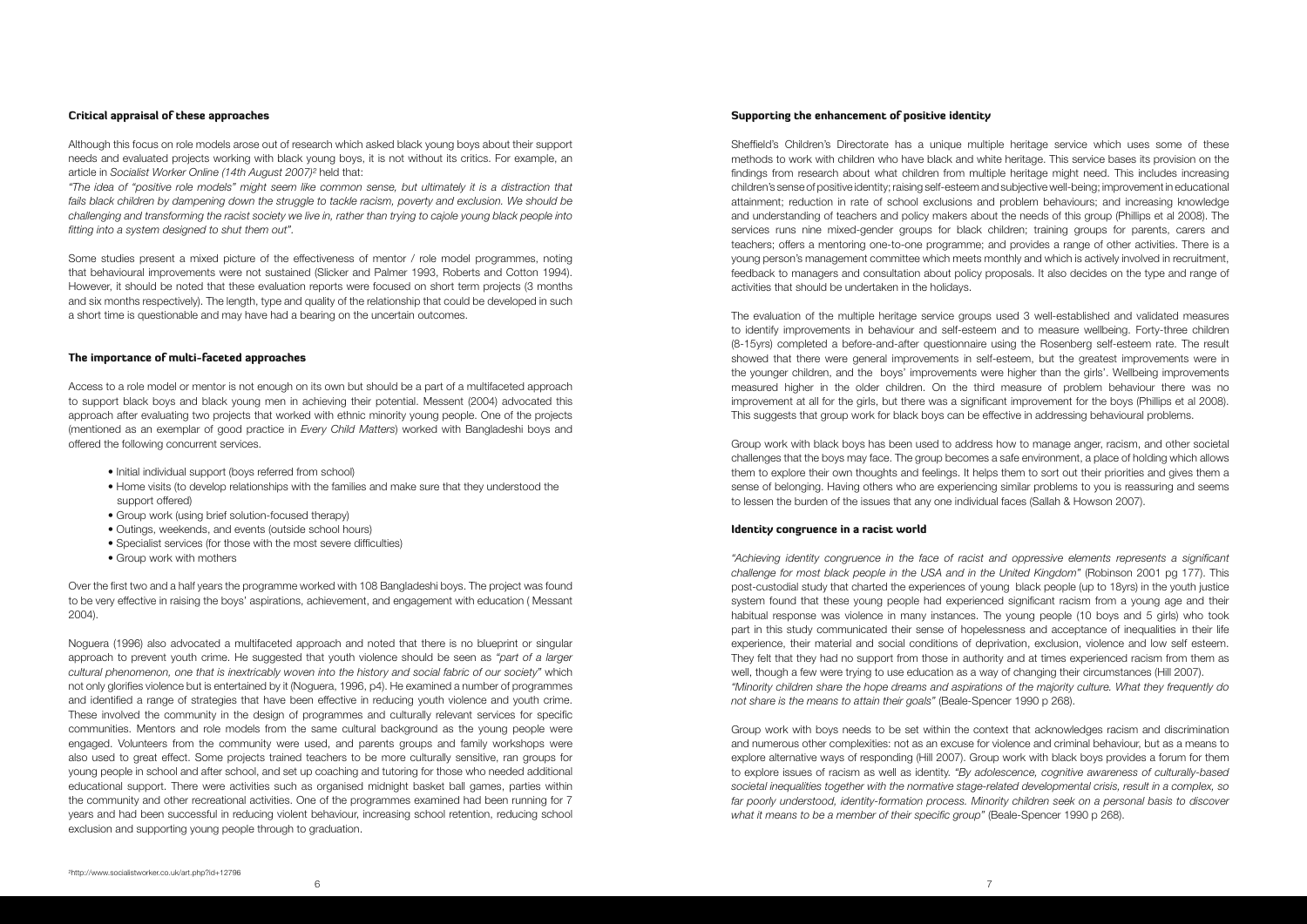Banks (1992) discussed the process of black young people integrating their concept of self as an individual with the concept of belonging to a group as Cognitive Ebonization. He stressed that it is important to provide black children with some knowledge and language about racism without disabling them or causing paranoia. By raising the realities of oppression and racism as they arise in the child's experience, they can be encouraged to appreciate and respect their own colour without putting down other groups. He advocated a process which explores terminology, and alters the perception or societal portrayal of blackness, so that the young person begins to view blackness as positive. He suggested that the young person should be active in the discovery of the historical presence and achievements of black people, as well as highlighting the positive presence of black people today. There should also be the opportunity to discuss and affirm black people's role in society. This process is easily facilitated within group settings and could be a rationale for all black groups.

Izekor (2007) advocates not only for group work with children but for group work with parents as well. This will equip them with *"coping strategies that may in themselves lead to more young black boys being raised to stay engaged with the educational system and to more effective and equal partnerships between the*  school and parents" (p 71).

### Working with parents

A Canadian study (Cunningham et al, 1995) found parent management training (PMT) to be more effective in groups than with individual families. The group structure provided a forum for parents to discuss solutions to their individual and common problems, and to provide feedback and support to one another. The programme facilitators found that the parents were more committed to the group and took on more responsibility for explaining and solving their particular problems. In particular, they found that those who had English as a second language preferred the group setting above the individual one-to-one clinical setting.

Group work with parents has been found to be effective as has group work with children. However, a combination of the two is more effective than either on their own. This combined approach also had a significant impact on the improvement of children's relationship with their peers. Evaluation of projects found that the behavioural and relationships improvements were still evident 12 months after the end of the programme (Tremblley et al 1995, Webster Stratton and Hammond 1997, Hill 1999).

Butt and Box (1998) sent questionnaires to 84 family centre managers in the UK, interviewed 38 individuals, facilitated 15 focus groups and sought black service users' views on how the services had benefitted them. They reported that parent groups had helped them to feel less isolated, gave them time for themselves (ie: when the children were attending centre activities), and provided practical guidance and help. They felt that having separate groups and activities for the children had helped their children to develop skills within a safe space. They also noted that the support that their children received helped the children to cope better in times of crisis. They commented on how they had improved their relationship with their children (Chand & Thoburn 2005).

Improving the self-esteem of parents and providing a forum for networking where they can freely discuss their parenting have a direct impact on the way that they support and care for their children (MacPhee et al 1996). *"Children whose parents are non-supportive have lower self-esteem, more psychological disorders, exhibit more anti-social aggression and behavioural problems, and are more likely to show arrested ego development"* (McLoyd 1990 p330).

Engagement with parents is said to be an important feature of work with young black boys as the relationship between support and wellbeing impacts on parenting. *"Self-appraisals are shaped by interactions with others such that self-esteem, self-efficacy beliefs and self-identity arise through the regard of others and social comparison"* (MacPhee et al 1996).

Professionals should be encouraged to be aware of the additional pressures that the parents of black boys face. The parents themselves recognised that racism was an added stress in their children's and in their own lives. O'Neill's (2000) inspection report on services for ethnic minority children and families notes that black service users found access to services difficult. He concludes (noting agreement with MacPherson) that, in spite of legislation, the effects of discrimination and racism have serious consequences. Access to and use of family support services and parenting programmes was often difficult for ethnic minority families (Chand & Thoburn 2005, Barn 2006). Ahmed (2005) discusses a national survey of parenting programmes which found universal non-representation of black minority ethnic groups in these programmes. However, it was also found that ethnic minority families in need would participate when agencies sought them out (Ahmed 2005).

The Strengthening Families Strengthening Communities programme (released by the REU in 2001) is a parent training programme, which has been well received by black and ethnic minority parents. Ahmed (2005), who investigated early intervention and prevention services for black and minority ethnic children, and Barn (2006), who writes about improving services to meet the needs of minority ethnic children, both commend the programme for its effectiveness in engaging black parents, although there is the need for some caution as the programme had not been independently evaluated.

The Government aims to recognise the contribution of voluntary and community organisations that provide parenting programmes for ethnic minority groups. In its response to the Reach report it states that *"The drive to improve the availability and quality of diverse parenting support, together with the expectation that local authorities will plan, commission and coordinate services more strategically to develop a continuum of support for parents, offers greater opportunities for third sector providers, including those that specialise in support for the black community, to either enter or expand their contribution in this area"* (DCLG 2007 p14).

### The need for cultural matching

The majority of parenting programmes are run in the community in groups. However, there are some parents for whom a home visiting scheme is preferable. An evaluation of a home visiting scheme which worked with vulnerable children and parents experiencing racism, bullying at school, mental health difficulties, domestic violence and suspected child abuse relates how project workers were matched linguistically to families. These family support workers acted as mediators, facilitating meetings at schools, listening to the children and representing them to other agencies. The scheme was successful in alleviating physical and emotional bullying, reducing family crisis and avoiding statutory interventions (Ahmed 2005).

Although this scheme matched families to staff from the same linguistic background, evidence for the specific need for black workers to work with black children is contradictory. Some research would suggest that when using black staff *"goals can be arrived at more quickly and qualitative changes more distinct"* (Banks 1992 p23). An ethnographic study of 30 ethnic families and their support workers concluded that *"cultural sensitivity, a shared language, and listening skills are the foundation of a multi-racial service"* (Chand & Thoburn 2005 p174).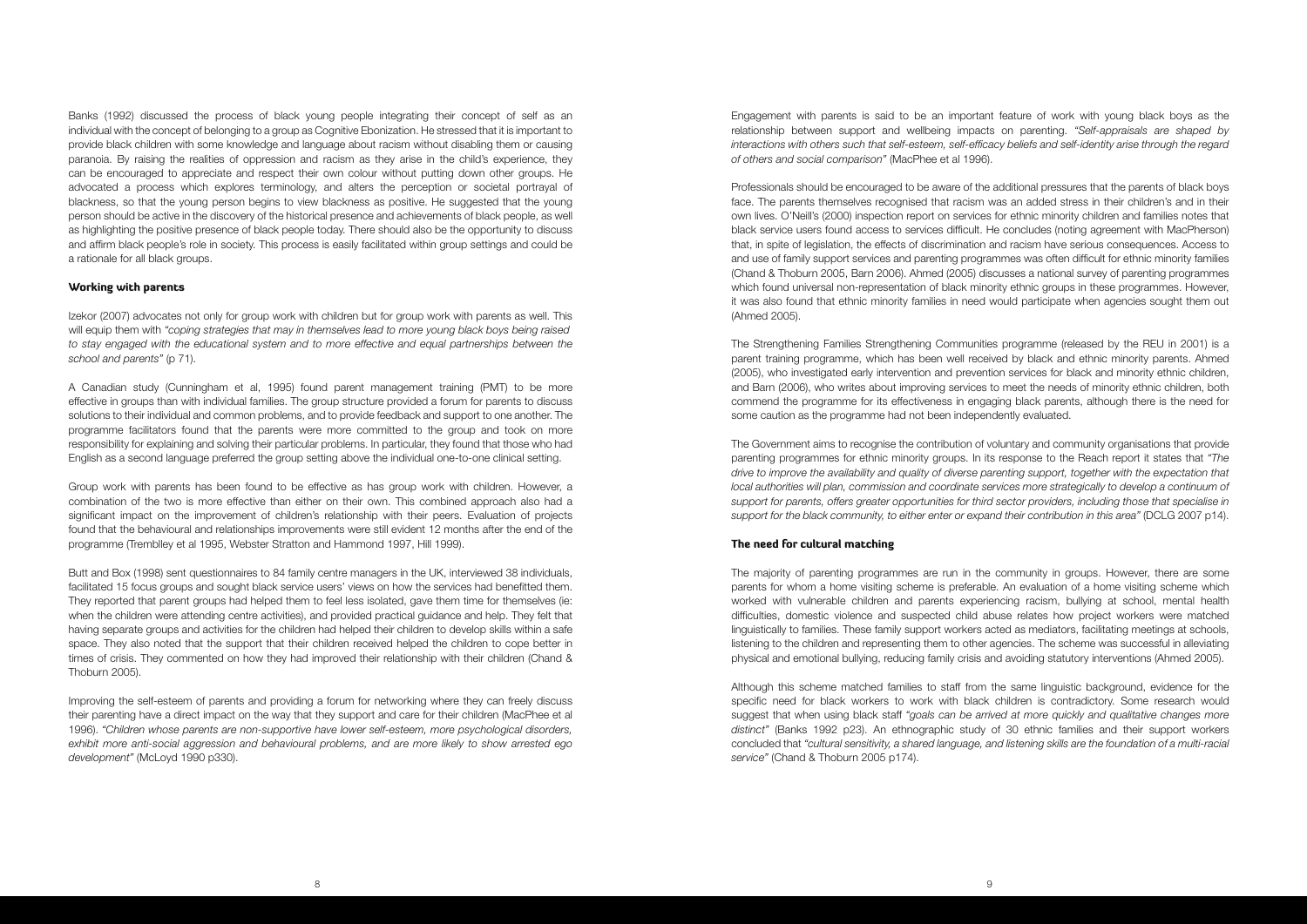However, some black young people have sometimes found black people in positions of authority to be noticeably harder on them (black children) than their white peers (Hill 2007). Furthermore, when there were child protection concerns, workers form the same culture were said by the families to be intrusive (Chand and Thoburn 2005) .

Given that It is not possible to match all ethnic children and families to workers from their same group, white staff working with black children is inevitable. This may be problematic as it has been said that *"adaptive reactions coping styles and adjustment techniques cannot be adequately learned by white teachers in a white environment and passed on to black children"* (Banks 1992 p 23). Furthermore, those white practitioners who provide services for ethnic minority families have themselves stated to researchers that they sometimes struggle with how best to address their needs. Although many are aware of the need to take into account race and cultural issues and the need for sensitivity to a family's culture, they find it difficult to translate this into practical terms (Chand & Thoburn 2005). According to Howson (2007), many professionally qualified people who work with black young people lack the ability, skills, knowledge and understanding to make any difference or to be effective. However, within the literature there is a strong theme that such workers and organisations can become culturally sensitive and appropriate. Authors emphasise the need for staff to develop cultural competence (O'Hagan 2001, Robinson 2001, Barn 2006).

A multifactorial model which should lead to culturally appropriate services is presented by Barn (2006). The model includes factors of multi-racial workforce, culturally competent practitioners, consultation with black service users, evaluation of service provision, ethnic monitoring, meaningful equal opportunities policies, and evidence-based practice. Barn also notes the need for effective partnership working with other agencies. Although it would be impossible for anyone to provide an overview of all the major cultural groups living in England today, there are some principles which can assist in the development of cultural awareness that can lead to cultural competence.

*"Culturally competent professionals recognise similarities and differences in the values, norms, customs,* history, and institutions of groups of people that vary by ethnicity, gender, religion, and sexual *orientation. They recognise sources of comfort and discomfort between themselves and clients of similar or different cultural backgrounds. They understand the impact of discrimination, oppression, and stereotyping on practice. They recognise their own biases towards or against certain cultural groups. And they rely on scientific evidence and moral reasoning to work effectively in cross-cultural situations* (Poole 1998 in O'Hagan 2001 pp163-166). Cultural messages shape our understandings of relationships and of how to deal with the conflict and harmony that are always present whenever two or more people come together. Working across cultures is complicated, but not impossible if the appropriate training is undertaken.

### Conclusion

This review has highlighted that, where possible, a multifaceted, multi-targeted approach is recommended which includes agencies working in partnership to offer wider support, role models, mentoring, tutoring, activities, after school clubs and so on, as this has a wider impact than services with a single, narrow target focus. Crime and antisocial behaviour diminished significantly, and young people's educational attainment improved. A two-pronged approach, of groups targeted at black young boys and separate groups targeted at their parents, can also be very effective in addressing antisocial behaviour, violence, and relationship difficulties. It is beyond the scope of this review to examine more closely the exact content of these groups. However, what is evident from the available literature is that these groups offer hope, support and relief from family crisis. Young black boys and their parents who attend such programmes are able to improve their relationships with each other and with the wider community. There is a decrease in problematic behaviour which, in the long term programmes, was sustained.

Despite such successes there are those who do not feel that enough is being done to address the complexity and struggles that young black boys face growing up as a minority in Britain today. Howson (2007) claims that the plight of black young people is not about to change, as there are challenges to working with black young people within social policy which seeks to control, marginalise and perpetuate white supremacy. *"Neither the rhetoric of diversity inclusion, and choice nor the strategies or fetishes of standards are by themselves likely to bring equality for black children"* (Mamon 2004 p90). Exploration of the wider societal and government role in addressing inequalities would require a separate, dedicated review. However, as the impact of discrimination and racism is experienced by black boys and their families, in some instances causing violent responses, it is important to discuss and acknowledge these inequalities within groups.

There are a number of projects that work with black young boys in England today, some of which have been identified as exemplars of good practice in government reports and papers. Yet when there are financial cutbacks, resources directed at black children and families were seen to be the first to disappear (Chand & Thoborn 2005). This seems to contradict the aims of new government initiatives. The Government has sponsored a nationwide role model programme for black boys and recognizes the role that parenting programmes have in supporting black parents. *"We recommend youth offending teams and social services should consider making greater use of voluntary organizations who have established success in providing parenting support to black families"* (HCHAC 2007 p59). Working with black boys and their families has moved up the political agenda as the long-term benefits of such programmes have been recognised. Even those boys considered statistically to be 'at risk' can be helped to thrive (DCLG 2007).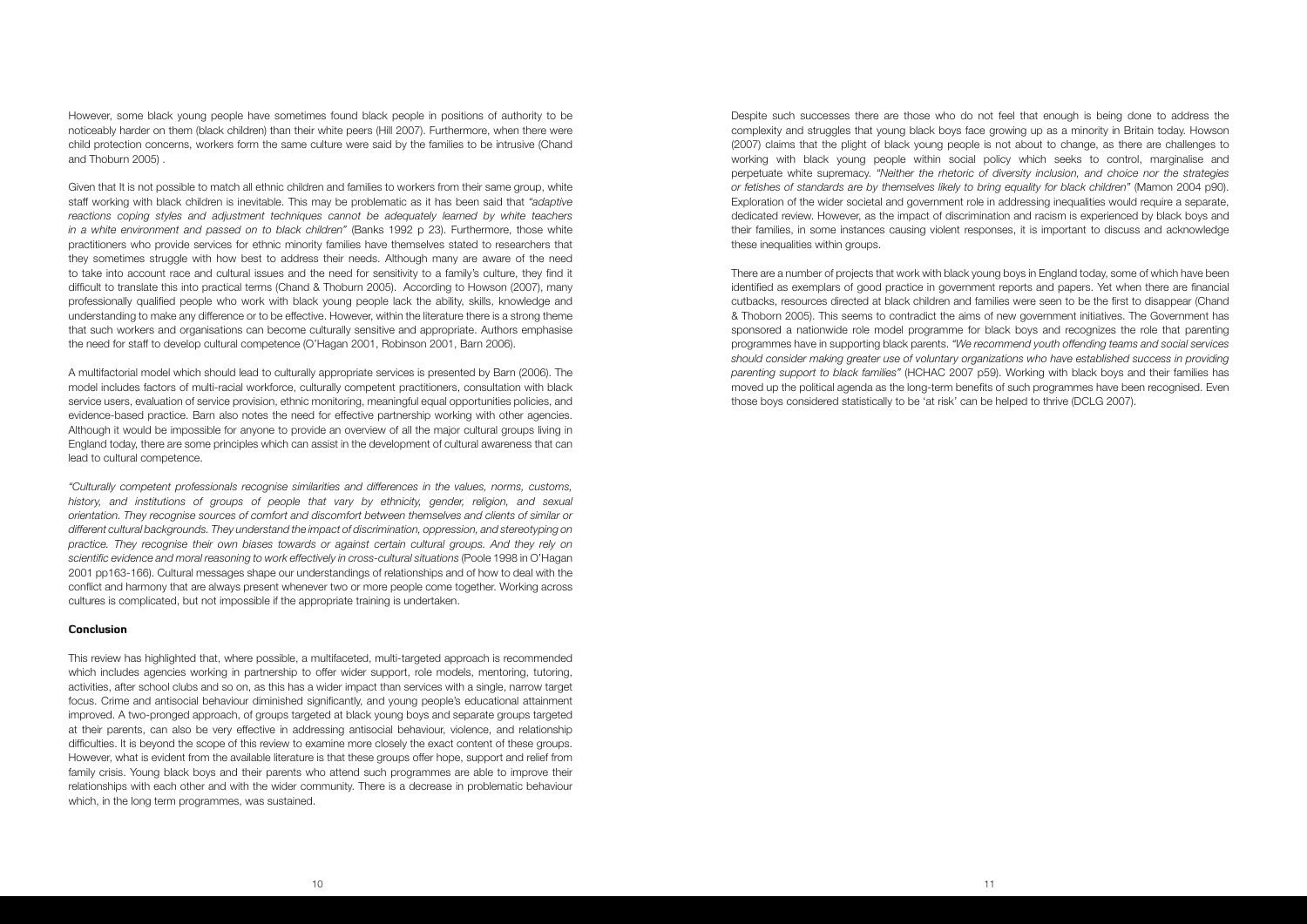### Findings from file review, service user feedback and staff views

This section of the report brings together the objective review of case files with the subjective views of the practitioners, parents and young people involved in the process. A number of themes were mutually highlighted in both processes, particularly around the supportive and challenging nature of the interventions. It should also be noted that subjective views on service effectiveness can be a key indicator of family change (Trotter 2008).

### A) Referral, service user profile, & engagement with the service

### Reception

Without exception, parents and children reported a warm, welcoming reception at the project.

### Reasons for referral

We asked parents and young people about the reasons for their referral to the Pinnacle project. The most common responses were:-

- Problems with temper most specifically with angry/aggressive responses to peers,
- parents or other adults (particularly education staff).
- Problems with self-esteem and mental health.
- Problems fitting in to the school they were attending (some had been excluded).
- Problems with the police or the juvenile justice system.

These problems do not occur in isolation and often can significantly impact on each other. Many young people on referral reported a combination of more than one problem:-

*(Ch) 'Cause of anger and trouble with the police*

*(Ch) For my anger – I was losing my temper*

*(P) My son was excluded from school; behavioural problems; constant arguing; everything was bad, nothing going right. Things were so bad you could not get nothing worse. I was at the end of my tether*.

Some families referred themselves after publicity events at school. Most other referrals came from local children's social care services, education services or health care services, including child and adolescent mental health services (CAMHS). Some of these problems were longstanding:-

*(P) He [son] has always been different to the others [siblings] – problems in school since year 3 long drawn out stuff – emotional, EBD, Asperger's stuff.*

### Background family issues

**Joung peoples programme:** of the 17 attendees, 10 were aged 13-15 years and 7 were aged 8-11 years.

**Total number** of young people engaging  $= 34$ .

As well as the child-oriented reasons for referral to the project, it became clear that adult-oriented issues had also impacted on many families. Twenty eight families had experienced significant domestic abuse, eight families serious adult mental health problems, and two more had problems of adult substance misuse.

The impact of a combination of adult-oriented issues on child welfare has been well documented elsewhere (Cleaver et al 1999 and 2007, Harbin and Murphy 2000 and 2006, Forrester and Harwin, 2008). In 20 of the 28 cases where domestic violence had previously been an issue, the adults concerned had separated and there was no contact between the father or male figure and the young person concerned.

### Service User Profile

The file evaluation involved a review of the case files of 39 service users of the Action for Children Pinnacle project. Some parents and young people who had engaged in individual or conjoint work with a key worker had also joined a parents' or children's group. There were a small number of those who did not engage at all. The breakdown of interventions received is detailed in Table 1.

### **Table 1: Interventions Received**

The ages of young people also varied and ranged from 8 to 15. The range of ages is shown in Table 2.

### **Table 2: Age range of young people in the project**

It is of some note that a significant proportion of children and young people were actually referred and picked up in a pre-adolescent stage, some before they had left primary school.

The length of engagement per family was also studied and is represented below. The average length of engagement for a family was 6 months.

### **Table 3: Average length of engagement**

| Initial Meeting                     | 37 | N      |
|-------------------------------------|----|--------|
| Family work                         | 17 | F      |
| Parents' programme                  | 15 |        |
| Parents' workshops                  | 30 | P<br>e |
| Young people's programme            | 17 |        |
| Young people's workshops            |    | 1      |
| No engagement after initial meeting |    | т      |
| No engagement after referral        |    |        |

### **NOTES**

Family work  $=$  parent and child sessions.

**Parents workshops** = 30 attendees who were not ngaged in other services.

| Age                       |  |  | . . |  |  |
|---------------------------|--|--|-----|--|--|
| participants<br>Number of |  |  |     |  |  |

| Length of engagement | 6 months | 12 months | Ongoing |
|----------------------|----------|-----------|---------|
| Number of families   | ົ        |           |         |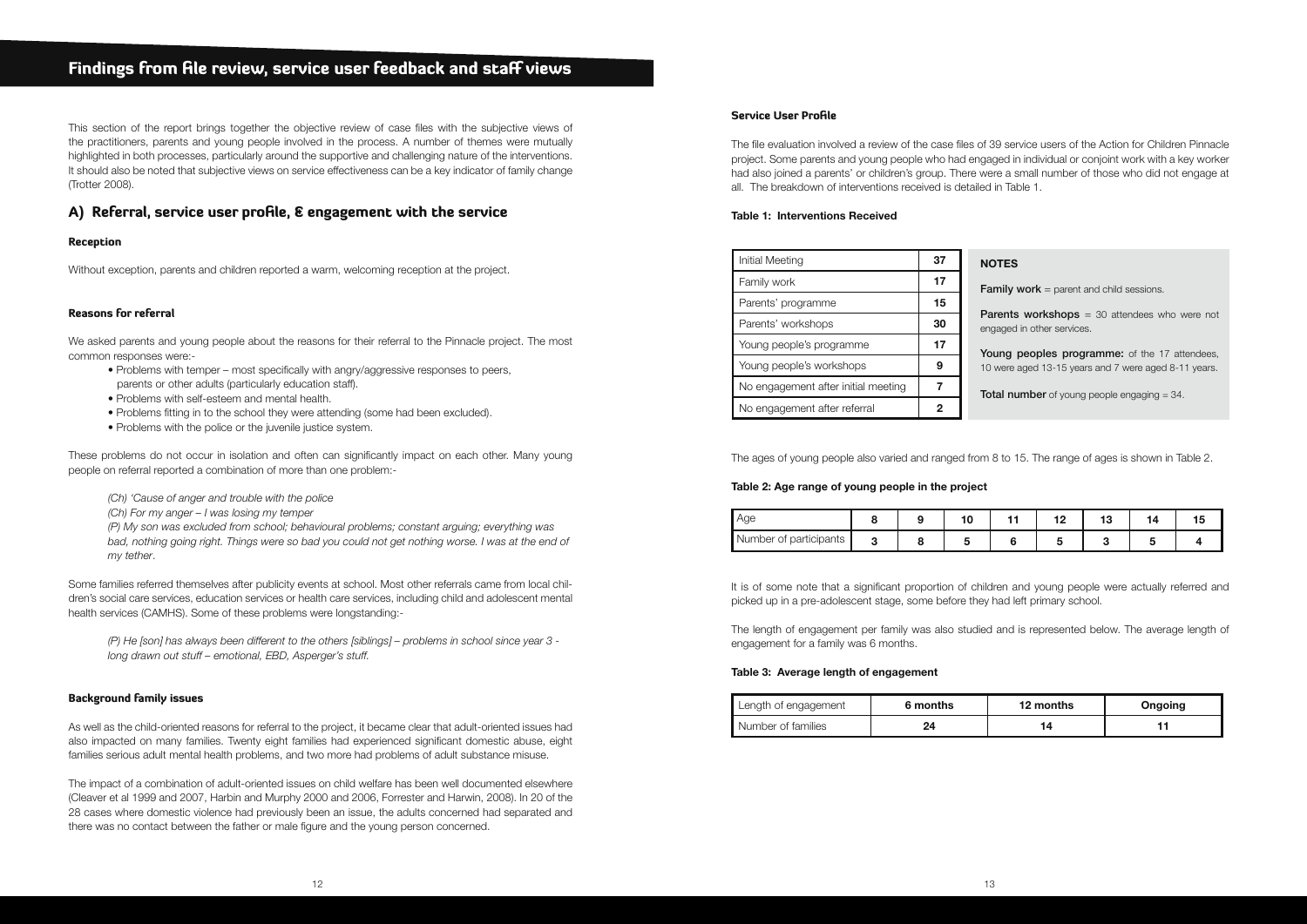### Engagement/Non-Engagement

For the majority of families which engaged, Pinnacle was experienced as being very helpful and positive in several key areas of their lives.

(Ip) Those who engaged worked really well. Permanent change is what they want to work towards (Ip) But actually doing a session around their strengths from everybody's perspective that was coming to that meeting. Using a solution focus in it's entirety. I think that is where we get the engagement.

There were other occasions where a whole family approach (rather than a parent-child dyad approach) was felt to be more appropriate.

(Ip) Getting the whole family on board, siblings other adult figures in the household. Some opt in or out. Sisters were often used as comparisons: you need to have all involved to change the dynamic. Some had two boys, one fantastic, other not and at the project. Some needed family therapy to change the dynamics.

(P) X and Y (Pinnacle staff) were very supportive, and they were also challenging to all 3 of us. He has a sister and they helped us look at patterns of behaviour between our family. It was upsetting at times to all of us, but they were prepared to tackle the difficult issues. They were not afraid about that. But they were warm and friendly, and it really helped us work things through.

It is also the case that some young people engaged without the full engagement of their parent and some parents engaged with the project, who doubted the commitment of their sons to the process:-

(P) [Son 16years] didn't participate – he just chose not to.

Another carer was disappointed that her child had had to be excluded from the group because of his unusual behaviour, but was impressed that the Pinnacle team kept contact with him on an outreach basis.

(P) M (male worker) has been helpful – he has been several times to the school and to home trying to keep in touch. He has been good.

However, there were a number of families where, in spite of significant effort on the project's part, there was little or no engagement from parent or child after referral. It was difficult for practitioners to obtain a view about the reasons for lack of engagement, but this happened in families where engagement had been difficult for other agencies too. Involved practitioners speculated that the engagement phase for these families really needed to be even more flexible and offered when they feel that the time is right:-

(Ip) We could do a couple of visits first, or start the group with more flexibility… (Ip) Some families are not ready at that time – maybe they are not ready now – there is a lot of stigma in sharing personal issues – we could do more work on the 'ready' issue.

Other provisions and proposals in Government policy around compulsory parental attendance at parenting skills classes may help to deal with this issue. However, it means that the most difficult families for services to access are unlikely to benefit as much from positive early interventions diverting problems at source in the same way that other families can benefit. It also could be evidence that 'new' projects need time in the community to build a sufficiently trustworthy reputation to attract families which hold an innate distrust of most mainstream services.

### B) Parenting and Family Relationships

(P) [black] children are dying out there. We are doing our best to educate them. Why not educate us as parents? We all need to learn – parents and children – the world would be a better place.

### The vulnerability of some parents

What became very clear during the process of the research was just how vulnerable some participating parents felt in their role:

(P) Overall it was all very helpful – helpful to me – stretching out the hand - I needed that support. (P) At the time we were already linked in with other people – lots of referrals – I needed something and it did something for me – very warm.

This perceived vulnerability seemed to stem from three factors: a) Most participants in the project were single parents at the time, and were struggling with lone parenting. b) Most parents were female and felt the difficulty of parenting boys on the edge of adolescence. c) For some experienced parents there was a feeling that parenting this child was different and particularly difficult. This was often combined with multiple problems with outside agencies. In the face of this perceived vulnerability the Pinnacle service, particularly the group work service, was seen to be particularly beneficial.

#### Group work

The parents, carers and young people who had attended the group work sessions provided consistently positive feedback about how well they believed they had been assisted. It should be noted that the parents and carers concerned were predominantly mothers in employment. Some mothers were very positive about the impact of the service on their sons, but had not been able to attend the parenting group themselves (because of long working hours or the lack of a crèche). One parent regretted that the parents group and the young persons group did not run concurrently. The comments of the parents who were able to attend the group work can be summarised as:-

1) Attendance at the project had encouraged special family time where parent and child could spend time together without significant conflict.

(P) Spending quality time with my children has taught me a lot as well – and they can pass it on to their children.

(P) Spending time together, individuals sitting and eating dinner and talking if problems arose. Listening much better now. Feel if I hadn't attended, dread to think where I would be now. We were arguing every day, major big ones. There were complaints from the neighbours. Decreased to once or twice a week, then one a month, then one maybe every 8 weeks.

2) The input on parenting and family relationships was especially valuable. Instructions, advice and homework were clear and explained in words that were easy to understand. There was often praise from the group and reassessment of their own skills and resources as parents. In the past, parents often felt criticised and harshly self-critical of their own efforts:-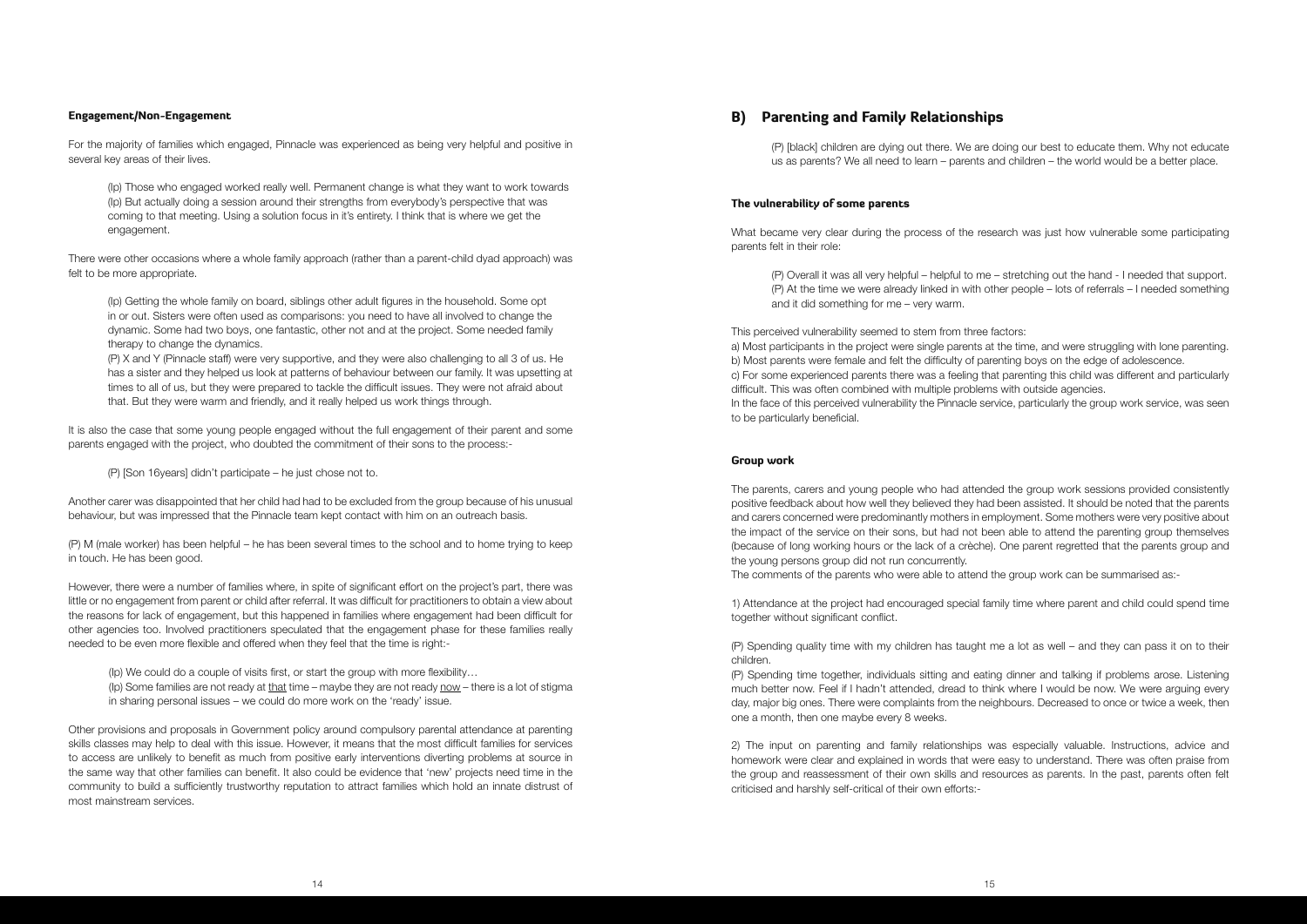(P) Seeing things on different levels I'd never seen before – all of us who are parents were there for the same reasons – to get something from it – food for thought and to learn.

(P)I did not have much confidence in my parenting skills and myself. But that has improved. (Ip) The Strengthening Families, Strengthening Communities programme was very positive. They [parents] came, they engaged, and they supported each other. They also do homework and home tasks. The women found it possible to open up well. By week 4 or 5 everyone was opening up. (Ip) Using solution-focus, applying the strengths, enabling them to see that they do the work and you facilitate. Giving the expertise back to them.

(P) Within 2-3 weeks I felt the difference. Listening to the young person, taking time out, being direct to the point about what is wrong.

(P) If I had issues they would talk to me about it – they taught me the process of seeing it from a different angle.

(Ip) The programme requires people to go back and draw out their own experiences of being parented. That's quite hard. What comes out of it is a shared commonality. Light-hearted moments, when things are getting quite deep.

3) Meeting others helped parents to find ways of staying calm when challenged by their children's behaviour or by other stress factors in life. The process also helped parents and children to respond differently. For some, this support continued at an informal level after the group had ended.

(P) They have helped me to help him. There was a barrier between myself and school. They didn't understand. They wanted him to go to a pupil referral unit. X (Pinnacle staff) helped me with how to approach the school. We have meetings, and I have advice on behaviour. The school is on my side now.

(P) They were helping to give support to those parents that thought there was another way of dealing with and teaching their children – that Pinnacle could help them with that. (P) I think before I act. I'm no longer ready to erupt at the slightest thing.

4) The quietness of the group was a place of solace and reflection at times.

(P) You can share things and its confidential – you don't have to feel ashamed. Respectful of what you said – that's what I got.

5) The group work was perceived as an antidote to parental isolation and vulnerability.

### Individual casework

For those families which could not participate in the group work process, individual casework or discussions held in the family's own home proved especially useful to the participating families:-

(Ch) Me and my mum was always arguing. S [worker] came to do home visits – since then me and my mum started to get along fine.

### C) Children and Young People work

### Engagement

The young people who engaged with the project have reported a very positive reception at their first visit. This reception encouraged the young men to stay and join in the work. Three young men reported having a bad day before their first visit (two fights and one day of heavy criticism at school), but that disappeared on their positive reception at the project. These were all children and young people drawn from late primary and secondary school ages.

(Ip) The environment in which the group is held it is like being in someone's home. Feedback we have had says it doesn't feel threatening, it is welcoming. The environment is a significant part. We have a lovely kitchen back there with table and chairs. The fact that we have cooked food as well for young people and adults food has played a significant part. When we worked with the young people and we have done lunches and we have had a long table the facilitators would sit with them. It was there that you really got a grasp of the young people. It is the communicating when they are eating and more relaxed.

### Group work

Children and young people reported positively about their experience of the Start programme. The groups were fun and very welcoming.

(Ch)Take part in the group recreation, respect and power or telling the difference between. I went everyday at one point, for 5 days. Did the qualifications, got my certificate. Got a prize for coming every day 'cause I didn't have to. Plus Mum and Pinnacle trusted me to come. I could have gone anywhere else.

The groups helped young people to think about things differently. Summary comments from children and young people were:-

(Ch) We were doing plays about what happened – about aggression – how would you react if someone took your phone – how would you react - it was really fun. I got some ideas. (Ch) I also did the drama around power - the play we had to make – that was going to be in the theatre.

(Ch) Stuff to do with bullying – the bad person and the good person. (Ch) Helped me control my temper.

(Ch) Yes it did – it helped me to think what to do around my temper – before I lost it. (Ch) Made me do things better than I used to. Like I ain't coming home angry every day just 'cause of a teacher. Helped me be more me instead of being short-tempered and always get in trouble and back-chatting. Stopped all of that because of Pinnacle. Gave me a variety of ways of seeing how I could be better at school.

The groups also helped to enable young people to respect themselves more.

(Ch) If it could help me, I'm sure it could help many more people.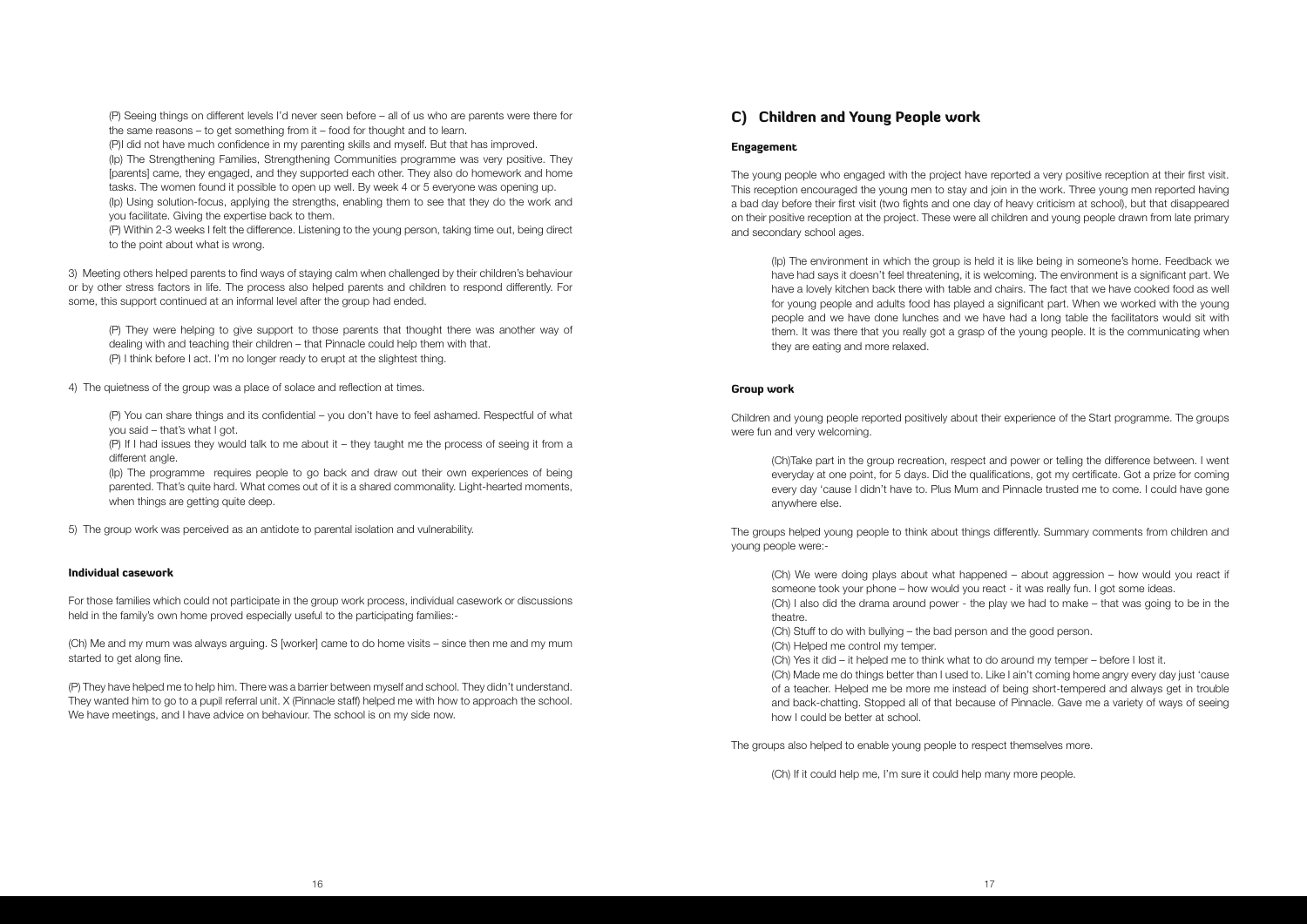Boys commented that they had valued having the facilitators as role models (when they did not always have clear adult role models for all aspects of their lives). The groups helped the boys to be different in other areas of their lives. Some boys had a particularly good (if difficult) relationship with the male worker:-

(Ch) M [male worker] was more open.

(Ch) [Youngest son's] dad is now back, but at the time M was a role model. [Son] was quite disruptive at school – M would be around even though [son] tested him.

Many of the boys stated they would have liked the groups to have lasted even longer and that they would value attending another group in future.

(Ch)Yes – it showed signs of improvement in my behaviour last year. When I stopped coming behaviours went down a bit – my 13 weeks was up.

Whereas parents had valued the more reflective nature of the parent's groups, for the young men, activitybased programmes such as making 'plays' and going to the theatre were valued highly.

(Ch) The theatre was good – it was a one off – really good.

### Outcomes: What has changed for users after the Pinnacle process?

It may be pertinent that file reviews were undertaken some 4-8 months before user interviews were undertaken.

It is interesting that a significant part of the user feedback on the project was not about what the individual user had gained, but how their parent or their child had successfully changed in their interactions with them. This type of feedback on the 'other' in the family relationship is usually indicative of significant, positive interactional change within families (Murphy et al 2008).

Parents, carers and children also reported, at the end of their individual or group sessions, that there had been notable reported improvements in themselves and in their relationships with their children or parents. In summary, the most consistent comments were as follows.

### 1) Parents/carers - changes in response and behaviour

Parents and carers reported that they now listened more and had more patience within the family. This feedback was echoed in their children's comments on their own and their parent's behavioural changes.

(P) It helped me to be able to deal with [my son] in a different way. It helped me to think and do things differently. He has had the benefit of that so that when I am with him I do it differently. (P) I probably got more out of it than my son. The parenting course really prepared me, and helped me take back the power, stay calm and not give in to provocation.

### 2) Parents/carers using a range of skills & strategies to manage behaviour

Parents and carers reported feeling much calmer, taking time out when necessary rather than becoming angry. Young people recounted being less angry and aggressive and more cooperative at home.

(P) Parenting skills - how to deal with different situations. We all shout in our house. Hope to tackle situations without physically harming or shouting. (Ch) It helped my mum The way she acts and thinks before she goes and retaliates – she is different with me.

(P) The stuff around anger was really helpful – how to avoid losing your temper – how I could handle him when it happened.

(Ip) The young people really noticed the difference in their parents (there were more boundaries). (P) He still has his moments, but it has helped, and I still remind him of what they taught him.

### 3) Improvement in parent/carer and child relationship

Advantage was taken of the "special time" which had found fruition in closer relationships and continued use of special time with their children beyond the project.

(Ip) Fundamentally, the young people want their parents to spend more time with them.

(Ch) There was troubles before we went there – but then we went there and it all changed.

(Ch) We would argue and argue, and I would smash things and walk out – its not like that any more. (Ch) Right now am getting on good with my mum.

(Ch) Me and Mum get along better. Sometimes she ask me to do things and I don't like tidying my room. Always arguing before; always this and that. Times that I disappoint Mum. Has changed - no

longer disappointing Mum.

(P) The service helped us to communicate.

(P) He has grown out some – more mature – but he still has some of his ways. I have changed how

I looked at him. Pinnacle helped with this.

(P) I have learned to have an element of faith in [son]. He had fallen behind, but he might just be OK, you know.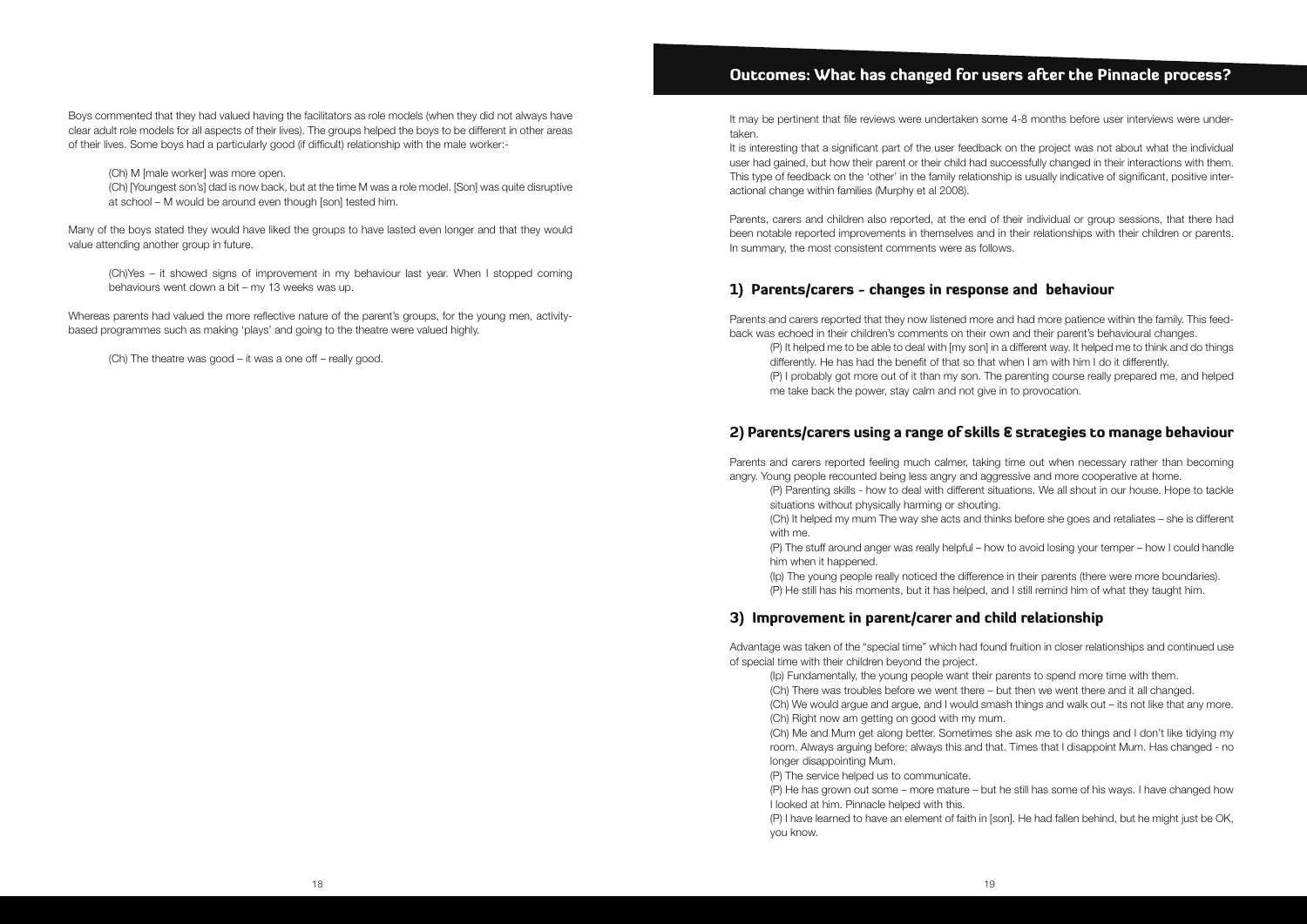### 4) A greater sense of control over life and more confidence.

Parents, carers and young people sometimes noted that they felt that the situation before Pinnacle was out of control, and a few had begun to blame themselves or felt that others would blame them. As Beale-Spencer (1990) points out: 'Minority children share the hopes, dreams and aspirations of the majority culture. What they frequently do not share is the means to attain their goals' (p268). Pinnacle helped them to build their self confidence, set goals and address their issues and problems. This gave them a greater sense of control.

(Ip) We begin by trying to be non-intrusive – we start the introduction on their strengths.

(Ip) We try to offer choices and empowerment in the initial phase – get to know the families first – they do not have to engage.

A key part of the parenting intervention was to explore child development, specifically the different demands of parenting children at different developmental stages. There was greater understanding of childhood development norms reported, and an ability to respond differently to different children in the family.

(Ip) The plan is done by them, what they want to get out of it.

(P) I was at the point of putting (son) into care because of the aggression. I had already contacted Social Services saying "I can't take no more." Now, no violence or angry outbursts, boosted confidence, self satisfaction. Things are better. He knows that and is pleased. (Ch) Helped me a lot, very grateful that I might have a chance in the future.

### 5) Friendships and the development of informal support networks

Parents and carers often reported that they now had more friends as a result of meeting others in the group work situation.

(P) I have kept in touch with the group of parents. Every so often we call or text.

### 6) Understanding child development

(P) …also to go in on different levels for different children. I have a X year old and a x year old – it has helped me with my other children – which has helped a lot.

### 7) Improvements in the originating problem

It was too early in the process to comment on long-term changes in parent, child or family life. However in the medium term, parents, carers and young people offered positive feedback on the influence of the project on relationships within the family, and on the young people's relationships with school and with the police. They also consistently claimed significant improvement in the originating problem that led to the first referral. This included problems with anger and aggression, problems with school, problems with self-esteem and mental health, and problems with the police.

Following Pinnacle intervention, the noted improvements indicated on file records in the behaviours and presentation of the young people concerned were as follows.

### Table 4: Improved behaviours of young person

| Aggression/peer relationships    |     |
|----------------------------------|-----|
| Reduced risk of offending        |     |
| Family relationship difficulties |     |
| Mental health concerns           |     |
| Self esteem                      | ר 1 |
|                                  |     |

This is not to suggest that young service users were no longer challenged by these issues, but the figures showed improved reports of behaviour for a number of the boys. The figures above were not related to separate service users: one boy may have improved across all dimensions on the table shown and therefore be shown as improving in 5 separate ways.

### 8) Impact on Identity - The importance of being in a black boys group, run by black staff

Pinnacle was an unusual service in that it managed to completely match the ethnicity of the young people involved with the ethnicity of the workers. Chand and Thoburn (2005) report that practitioners working with black children see the advantages of ethnic matching as 'cultural sensitivity and the awareness of the impact of racism and racial abuse and how to challenge racism at both the institutional and individual level' (p176). The same research comments on 'high levels of satisfaction for minority ethnic families, through the specific use of ethnically matched social workers and family support workers' (p 176). The practitioners and parents involved in the Pinnacle process commented positively on the impact of a black project group working with black boys.

(Ip) We have made it specific to black families. Drawing on the cultures, customs and traditions. That had been quite empowering for the women we had on the programme. Who they are, where they are, and the actual strength. (Ip) She [parent] went through a whole learning process as to who are her children [their identity]. She never thought of her children in that way. The children's dad was involved with that. Her children actually said Mum has opened up. (P) It was just about supporting young African-Caribbean boys and men – an invaluable service for African-Caribbean boys. M [male worker] was a positive role model – the boys could identify and relate to him.

(P) We need more, not less, of services like this. At the moment, black-on-black crime – shootings

– they need role models and more facilities.

(P) Get the boys when they are younger – services like Pinnacle can reduce bad things happening.

The issue of a black boys group appeared to be more important and pertinent to parents and involved practitioners than to the children themselves, although one young man stated that:

(Ch) It was good to be in a black boys group.

The other young men seemed to seek a more heterogeneous group.

(Ch) Better more concentrated if at least one girl – more mixed.

- (Ch) The group is better with girls in it.
- 

(Ch) It was OK being black, but if you had white people you would get their views as well.

This does not mean that the Pinnacle model would not work using a more diverse client and practitioner group. In some ways, having matched ethnicity and having at least one male member of staff was the 'value added' if not essential part of the process.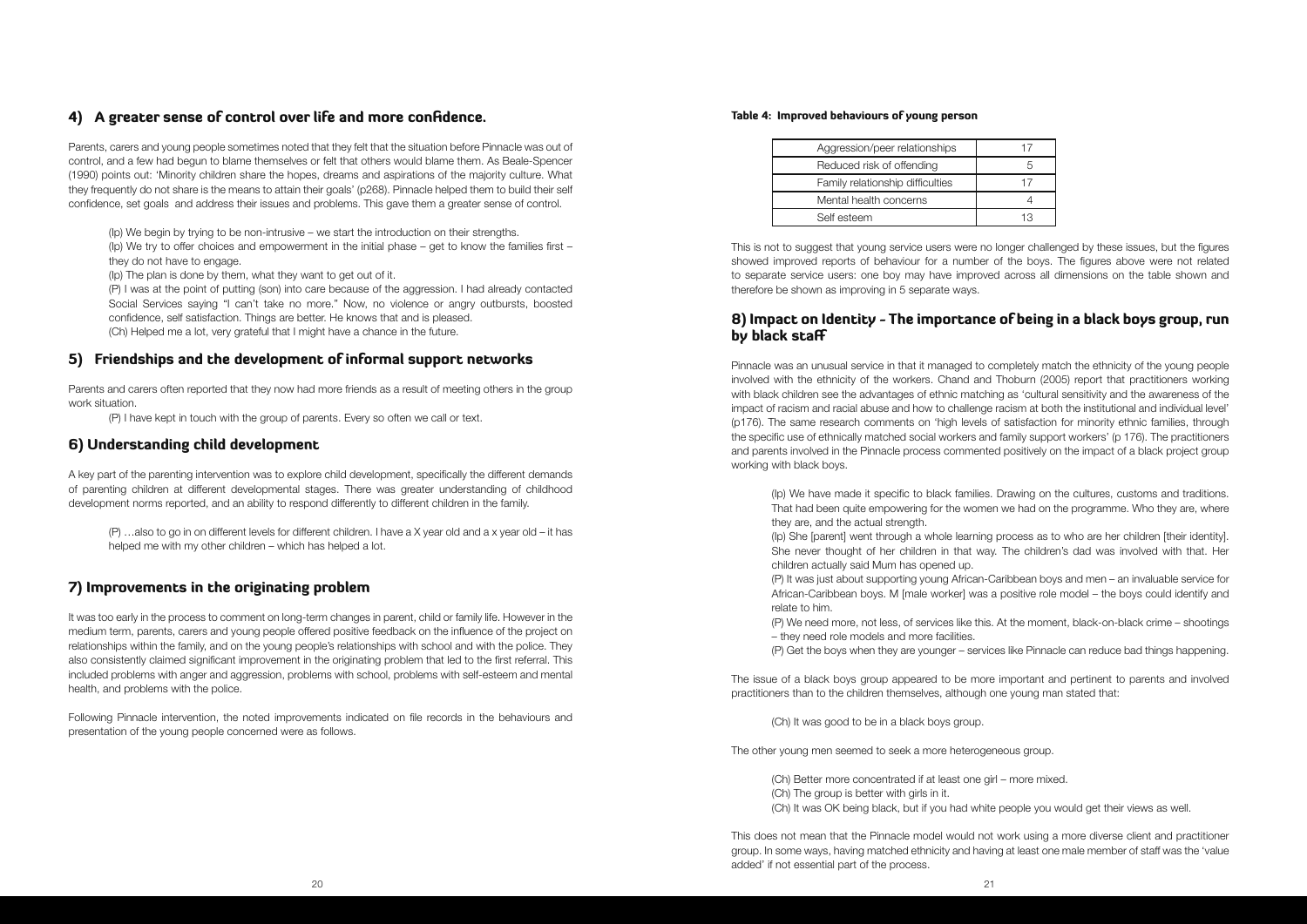The Pinnacle project itself has now been closed. This section of the report concerns the development of services of a similar type.

### Young people

The young people interviewed were generally very positive about their experience of the Pinnacle process. However, they made several suggestions for improvement. Two young men indicated a definite view about the need for younger teenage members of the project team.

(Ch) It would be different. It would be run by teenagers. Teenagers find it easier to talk to teenagers rather than older people.

(Ch) If they had youth running it as well as adults it would be good.

Several young people wanted a service that would engage with them for longer periods of time and over the weekend.

(Ch) Have a youth club on a weekend.

(Ch) Also be able to come back after 13 weeks.

### Parents

Parents were generally very complimentary of services on offer but seemed also to be interested in longer periods of involvement, of follow up and of more flexible arrangements around the timing of groups. They also expressed a need for child care provision (the lack of which prevented some from attending the parenting groups).

(P) I don't have a lot of friends and had child care problems. In the end social services found a sitter. It needs formal funding as child care for the younger child was an obstacle.

(Ip) We now have a really good and positive relationship with all agencies, with very regular and open communication with SSDs and Education (child protection referrals are the most interesting with some resistance from families).

### Involved Staff

The involved staff also offered a series of suggestions for the improvement of the process. There was a strong desire to extend the process beyond the casework and group work process.

(Ip) Follow-ups: we need to track families after the interventions have finished – we could do followups or open surgeries to do follow-ups.

There was also a desire to establish a more integrated referral system.

(Ip) When referrers see that this is an agency that works with black boys they think every black boy should come here. They need to go through the referral that we have go through. You will see quite obviously that that shouldn't be coming through here. More informed referrers. Take time to think about where they are referring them to. They get overwhelmed with the issues that they think refer them to wherever.

(Ip) We need to get our referral process and CAF to fit together.

It was also felt that an ongoing mentoring service might work in partnership with services of this kind.

(Ip) The RAMP mentoring service option would be really useful – to work with YPs for a longer period of time on their level.

### Views of Partner Agencies

The involved practitioners report developing and improving relationships with other agencies.

(Ip) Initially, they [partner agencies] saw us as a threat, now it is much more positive and there are more referrals.

The most frequently cited views of other agency representatives were the views of head teachers of schools where boys were attending and where there had normally been a history of challenging behaviour and temporary exclusions. There were cases where head teachers were clearly able to link improvements in behaviour and attitude to the time of attending the Pinnacle project. These instances were always those young people who were highly motivated at Pinnacle. In other cases, there was no discernible improvement at school.

The views of health service providers and children's social care services operated by the local authority were not well-recorded on files as these agencies most commonly did not continue involvement once the Pinnacle project had accepted responsibility for working with the family.

### Role of Schools

(Ip) Individually, some young people are very bright but don't fit into the school system.

The greatest apparent success stories related to children and young people who were still attending mainstream school on a full-time basis. These accounts include details of significantly improved relationships with peers and with teachers (particularly around behaviour and school work).

(Ip) Schools and Pinnacle have seen a really good relationship. How we can support, education plans…

Schools were important in reinforcing the lessons around good behaviour and behavioural boundaries. It also suggested that the Pinnacle service better met the needs of children and young people whose involvement in crime or anti-social behaviour was identified at an early juncture and before such concerns had escalated to the point of school exclusion. Parent and school cohesion was also an important factor in reinforcing different behaviour. Often the project acted as a 'bridge' between the parent, child and the school where potentially significant problems were successfully overcome and exclusion avoided. The project also noted significant problems in some schools in encompassing the needs of black males.

(Ip) Educational experience was concerning. They [the boys] talk about who has the power and look at it in relation to the identity of the black male. In an environment that was supporting who they were. You are a young black male you do have different experiences - we acknowledge them and do not shy away. Feel open to express your feelings and learn how to deal with these things without feeling that you have in some ways to justify how you feel. The fact that all in the project come from a black perspective is empowering. Same experience of school and how people perceive them (eg, teachers see them as aggressive). We will challenge that and look at what can you do differently.

Action for Children's research in 2007 for its Growing Strong campaign highlighted the importance of children's emotional well-being and also found an important link in practice and in research literature between positive school experiences and emotional well-being and self-esteem. For the young people at the Pinnacle project, if school life included repeated experiences of failure or boredom it would be difficult for young people to have the sense of achievement necessary to develop improved behaviours in the wider community. This is an issue at the heart of further development of this kind of approach in working with children and young people on the edge of criminality.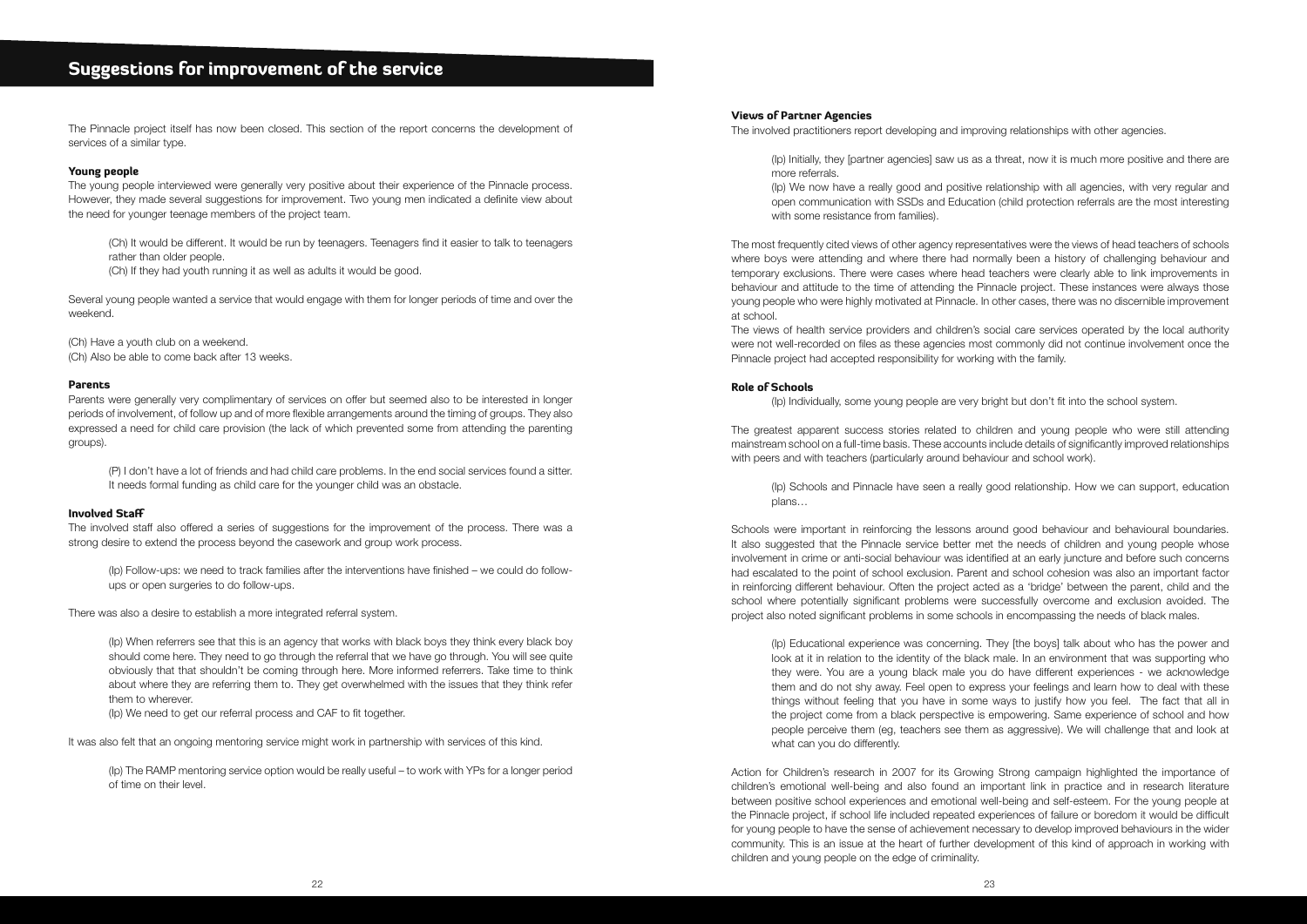### Child and Adolescent Mental Health Issues

Some of the children and young people had apparent mental health difficulties. These were most notably around self-harm, with several children demonstrating signs of other issues. The team was concerned that for some of these young men the local CAMHS service did not seem to be actively involved and instead appeared to rely on the Pinnacle service as being one which could achieve good outcomes through its ability to reach out and link with the local community. It was therefore encouraging to see that the project staff made significant effort to seek to reach an understanding with the local CAMHS service about roles and responsibilities. This resulted in the two services now working in partnership where appropriate in a number of cases.

(Ip) [We have] a good relationship with CAMHS. We give them another perspective on black families - provide consultation, and they do the same for us.

There was a level of concern about the mental well-being of boys referred to the project which warrants some attention. It appeared clear that a small proportion of those referred as being at risk of involvement in criminal activity had significant issues around their mental health. This would suggest a need for some thinking about assisting primary schools to screen accurately for such issues prior to transition to secondary school.

### The Role of Fathers and Male Role Models

The inclusion of male parents has been a ongoing challenge in most children's welfare work (DH 1995, Ryan 2000). The absence of a father in most of these children's lives was not a hidden issue. Many mothers voiced the difficulties involved with this paternal absence:.

(Pa) He lost his father nearly 6 years ago, and I was thinking "how can I teach a boy to be a man giving him firm discipline and stuff?"

(P) [Son's] dad is now back, but at the time he wasn't.

At the start of the project it was presumed that it would be relatively easy to re-establish contact between the child and their father. In most cases this proved not to be possible.

(Ip) Getting fathers or alternative role models on board was difficult. One or two engaged, but it was difficult if the relationship had already broken down [with the child].

There was, in fact, relatively little involvement with fathers in the families whose files were reviewed. Of the 39 case files reviewed, there was direct contact by the Pinnacle team with a father in three cases, with a stepfather in two cases and with a grandfather in one case. In other cases, mothers reported an increasing interest of other adult males in the behaviour of the young service user as a result of them taking actions suggested in group work sessions (to secure support from wider family networks).

In some families the project manager and staff chose not to proceed with direct paternal involvement. In these families the project team was concerned about the potential child protection implications of reintroducing an absent father to a child and their younger siblings. The frequency with which files spoke of a history of domestic violence and parental separation seems significant. It is impossible to know whether the separation or the violence had the greater impact on the child, although it is known from other research that domestic violence between adults in a household is strongly associated with a range of negative outcomes for children in teenage years and beyond (Cleaver et al 1999, 2007).

In the short term, the Pinnacle project was not able to engage or assist all those families referred to it. Where families or young people actively avoided or rejected contact with professionals, the Pinnacle project was not able to break through this strong level of resistance. Further thought is therefore needed for the future in working with reluctant or hostile service users. Pinnacle confirmed the experience of other family support service evaluations that the service users who appeared to benefit most were those who were able to demonstrate insight into their situations and full commitment to participating in the interventions. Most of the users of the Pinnacle project were aware of their vulnerability. Parents were actively worried about their capacity to guide their children away from 'trouble' and the young people were interested in improving their relationships with the adults around them. It is not that those without insight did not benefit at all, but the greatest reported behavioural improvements and the most positive user testimonies were from those with relatively high levels of motivation.

This issue of domestic violence and potential risk to children also led the research team to conclude that improving the relationship between some boys and their fathers was not a viable strategy in improving anti-social behaviour and criminal behaviour. However, what was clearly of value for many of the boys was discussion with them about the role of boys in households where there was no adult male. It is in this area, with regard to the role of men in the family, that future efforts are probably best directed. The role of extended families and males as role models has been promoted and encouraged. Staff members at the project have seen a gradual improvement in developing alternative relationships among families with uncles, grandfathers and elder brothers encouraged to take a more active interest in the young person.

(Ip) Family group conferencing may help pull the males in the family into the process. We have had a few grandfathers involved.

(Ip) Fathers didn't engage with the project, but because of some of the changes in Mum that the project inspired, some engaged further with their child.

Some young men in the project developed very strong relationships with the project's only male worker.

(P) M [male worker] has contact. He likes M a lot to the point of ownership. M has to draw him in at times and say "there are other people who I need to speak to as well". (P) M [male worker] was a role model. He would be around even though my son tested him.

# **Conclusions**

The file review and service user feedback have demonstrated clear conclusions and offer some other indications about ways forward, in the future, in trying to stem growth of crime and anti-social behaviour amongst socially excluded minority ethnic boys in London. These indications are also likely to have implications for similar work undertaken elsewhere. The Pinnacle model of concurrent service provision to parents and children offers some lessons to those working with other vulnerable populations. Certainly, apart from their employment status (many Pinnacle parents were in employment), most of the Pinnacle families fitted into the government's Think Family agenda (DCSF 2009). This model of early intervention aimed both at parent and child to improve child well being and behaviour is one that seems well-designed to fit current child care policies.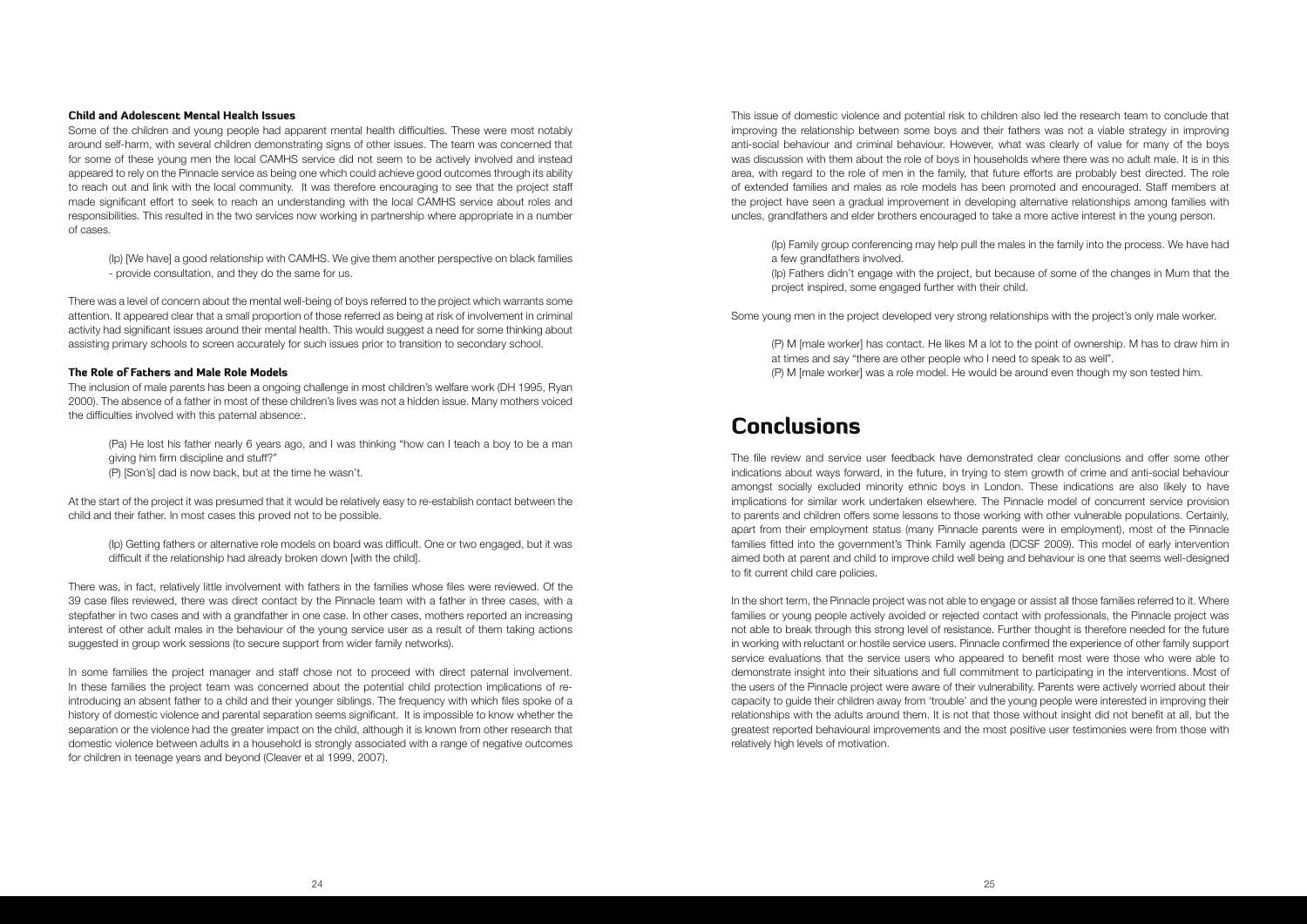# Future Development

1) The model of combined and concurrent use of individual casework and group work to support and challenge parents and children should be rolled out by Action for Children in partnership with local authorities and offered as an early intervention to divert those young people at risk of crime, anti-social behaviour and significant family conflict.

2) This model of concurrent provision should also be considered in the development of other services for children, parents and families in other vulnerable communities.

3) Future projects should be organised in partnership with schools and with agreements with local CAMHS services about working together in cases where children and young people have apparent mental health difficulties.

4) Consideration should be given to setting up projects that can benefit from extended provision (crèche, mentoring services, etc).

5) There seems to be significant value in establishing projects where staff and users can explore cultural and gender issues and identities from a shared perspective. Consideration should be given to the possibility of some ethnic matching of users and practitioners within a project.

Banks N (1992) Techniques for direct identity work for black children. Adoption and Fostering 16(3) 19-25.

6) Projects of this kind should encourage the inclusion of fathers in all work plans unless there are indicators that such involvement could place children or women at risk of harm. Alternative male role models should be sought whether or not fathers are included.

Butt J, Box L (1998). Family centred: A study of the use of family centres by black families. London: Race Equality Unit.

Chand A, Thoburn J (2005) Research review: child and family support services with minority ethnic families: What can we learn from research? Child and Family Social Work 10 (2) 169-178.

Cleaver H, Nicholson D, Tarr S, Cleaver D (2007) Child protection, domestic violence and parental substance misuse. London: JKP.

7) Future projects should be planned to provide a greater outreach component and greater flexibility of access. This should attract reluctant and hostile service users to persuade them of the likely benefits of attendance at a programme.

> Department of Communities and Local Government (2007) REACH: An independent report to government on raising the aspirations and attainment of black boys and young black men. London: The Stationery Office.

8) A longitudinal research or evaluation approach should be taken in respect of services provided to seek to deter young people from crime and anti-social behaviour. This programme should include services set up in the mould of Pinnacle as well as others. Further discussion is needed within Action For Children as to whether this should be a regional approach led from London or a national approach taking into account the various projects run by Action For Children throughout the UK.

> Department for Education and Skills (2003) Aiming high: raising the achievement of minority ethnic pupils. Nottingham: DfES.

> Department for Children Schools and Families (2009) Think family: improving support for children at risk. London: The Stationery Office.

Department of Health (1995) Messages from research. London: The Stationery Office.

# References

Ahmed S (2005) What is the evidence of early intervention prevention services for black and minority ethnic group children and their families? Practice 17 (2) 89-102.

Barn R (2006) Improving services to meet the needs of minority ethnic children and their families. London: DfES.

Beale-Spencer M (1990) Development of minority ethnic children, an introduction. Child Development (Special issue on minority children) 61 (2) 267-269.

Cleaver H, Unell I, Aldgate J (1999) Children's needs: parenting capacity London: HMSO.

Cunnigham C E, Bremner R, Boyle M (1995) Large group community parenting programs for families of pre-schoolers at risk for disruptive behaviour disorder: Utilization, cost-effectiveness, outcome. Journal of Clinical Psychology and Psychiatry 36 (7) 1141-1159.

Department of Communities and Local Government (2007) REACH: An independent report to government on raising the aspirations and attainment of black boys and young black men. Government response. London: The Stationery Office.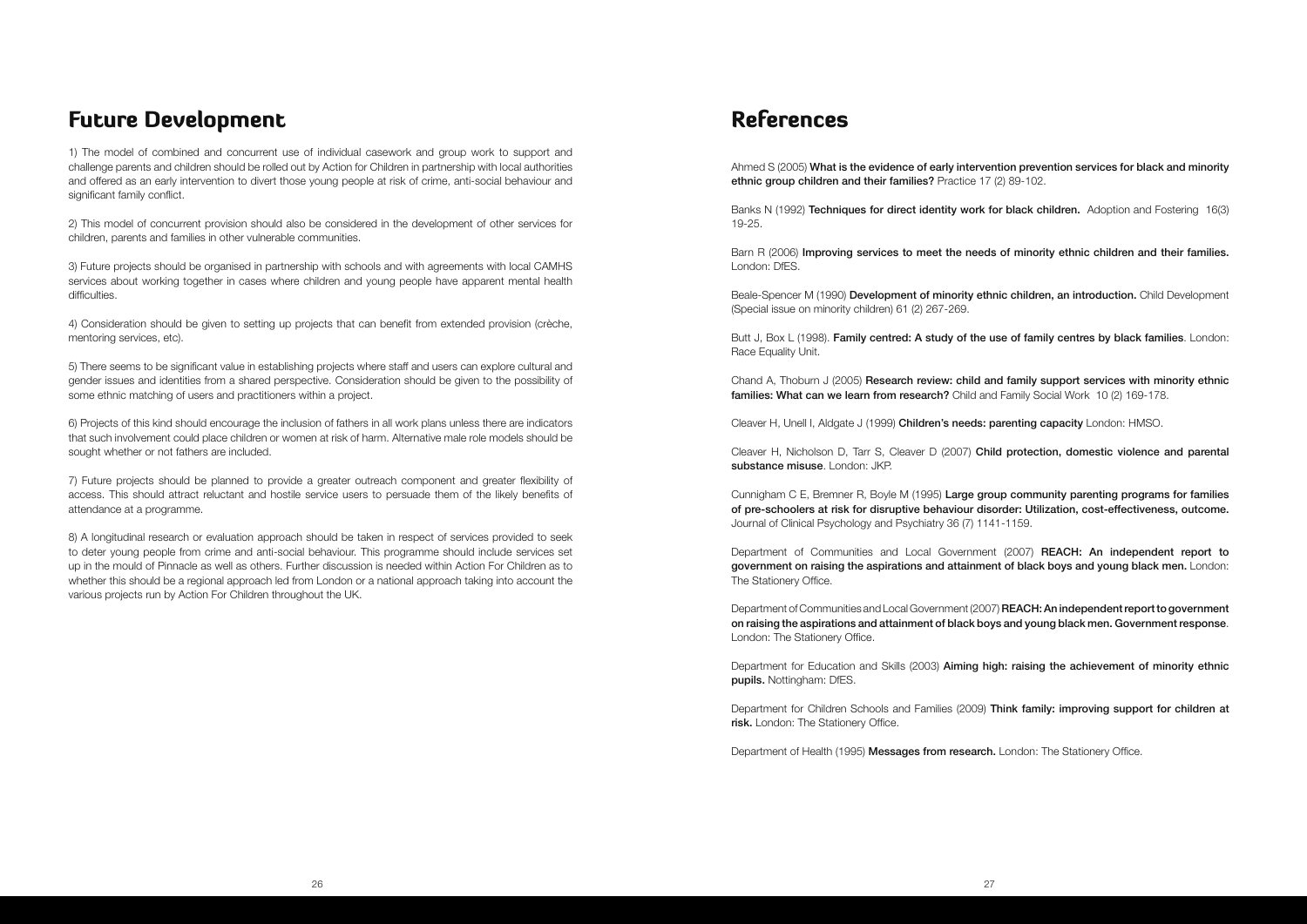Dominelli L, Lorenz W, Soydon, H (eds) (2001) Beyond racial divides: ethnicities in social work practice. England: Ashgate Publishing Ltd.

Dwivedi K N, Varma V P (1996) Meeting the needs of ethnic minority children. London Jessica Kingsley.

Dwivedi K N (Ed) (2003) Group work with children and adolescents. London: Jessica Kingsley.

Graham M (2007) Giving voices to black children: An analysis of social agency. British Journal of Social Work 37: 1305 -1317.

Forrester D, Harwin J (2008) Parental substance misuse and child welfare: outcomes for children two years after referral. British Journal of Social Work 38: 1518-1535.

Harper P, Dwivedi R (2004) Developing culturally sensitive services to meet the mental health needs of ethnic minority children. In Dwivedi K N, Harper B P (Eds) Promoting the emotional well being of children and adolescents and preventing their mental ill health. London: Jessica Kingsley

Hill J (2007) Daring to dream: towards understanding young black people's reflections post-custody. Youth Justice 7:37.

Hill M (Ed) (1999) **Effective ways of working with children and their families.** London: Jessica Kingsley.

House of Commons Home Affairs Committee (2007) Young black people and the criminal justice system. London: The Stationery Office.

Izekor J (2007) Challenging the stereotypes: reaching the hard to reach young black men. in Sallah M, Howson C (Eds) Working with young black people. Dorset: Russell House Publishing.

MacPhee D, Fritz J, Miller-Heyl J (1996) Ethnic variations in personal social networks and parenting. Child Development 67 (6) 3278-3295.

Harbin F, Murphy M (2000) Substance misuse and child care. Lyme Regis: RHP.

Harbin F, Murphy M (2006) Secret lives: growing with substance. Lyme Regis: RHP

McLoyd V C (1990) The impact of economic hardship on black families and children: psychological distress. Parenting and socio emotional development. Child Development: Special issue on minority children 61 (2) 311-346.

Mamon S (2004) Mapping the attainment of black children in Britain. Race and Class 46 (2) 78-91.

Modood T, Berthoud R, Lakey J, Nazroo J, Smith P, Virdee S, Beishon S (1997) Ethnic minorities in Britain. Diversity and disadvantage - fourth national survey of ethnic minorities. London: Policy Studies Institute.

Phillips D, Hagan T, Bodfield E, Woodthorpe K, Grimsley M (2008) **Exploring the impact of group work** and mentoring for multiple heritage children's self esteem, well-being and behaviour. Health and Social Care in the Community 16 (3) 310-321.

Rose D (2004) The potential of role-model education, the encyclopedia of informal education. www.infed.org/biblio/role\_model\_education.htm (accessed 11.3.09)

Social Services Inspectorate (2000) Excellence not excuses: inspection of services for minority children and families. London: Department of Health.

Spencer M B (1990) Development of minority children. Child Development : Special issue on minority children 61 (2) 290-310.

Spencer S (2006) Race ethnicity, cultural identity and representation. London Routledge.

Trembley R E, Pagani-Kurtz L, Masse L C, Vitaro F, Pihl R O (1995) A bimodal preventive intervention for disruptive kindergarten boys: Its impact through mid adolescence. Journal of Consulting and Clinical Psychology 63 (4) 560-568.

Webster-Stratton C, Hammond M (1997) Treating children with early onset conduct problems. A comparison of child and parent training intervention. Journal of Consulting and Clinical Psychology 65 (1) 93-109.

Messent P (2004) Ethnic minority children and families' mental health: preventive approaches. In Dwivedi K N, Harper B P (Eds) Promoting the emotional well being of children and adolescents and preventing their mental ill health. London: Jessica Kingsley.

Murphy M, Harbin F, Halligan F, Murphy C (2008) No longer alone. University of Salford/Bury MBC.

Noguera, Pedro (1996) Reducing and preventing youth violence. www.inmotionmagazine.com/pedro3 (accessed 01/08/2008)

O'Hagan, K (2001) Cultural competence in the caring professions. London: Jessica Kingsley.

Robinson L (2001) A conceptual framework for social work practice with black children and adolescents in the United Kingdom. Journal of Social Work 1 (2) 165-185.

Robinson P (Ed) (1996) **Social groups and identities.** Oxford: Butterworth Heineman.

Ryan M (2000) Working with fathers. London: The Stationery Office.

Sallah M, Howson C (Eds)(2007) Working with young black people. Dorset: Russell House Publishing

Trotter C (2008) What does client satisfaction tell us about effectiveness? Child Abuse Review 17: 262-274.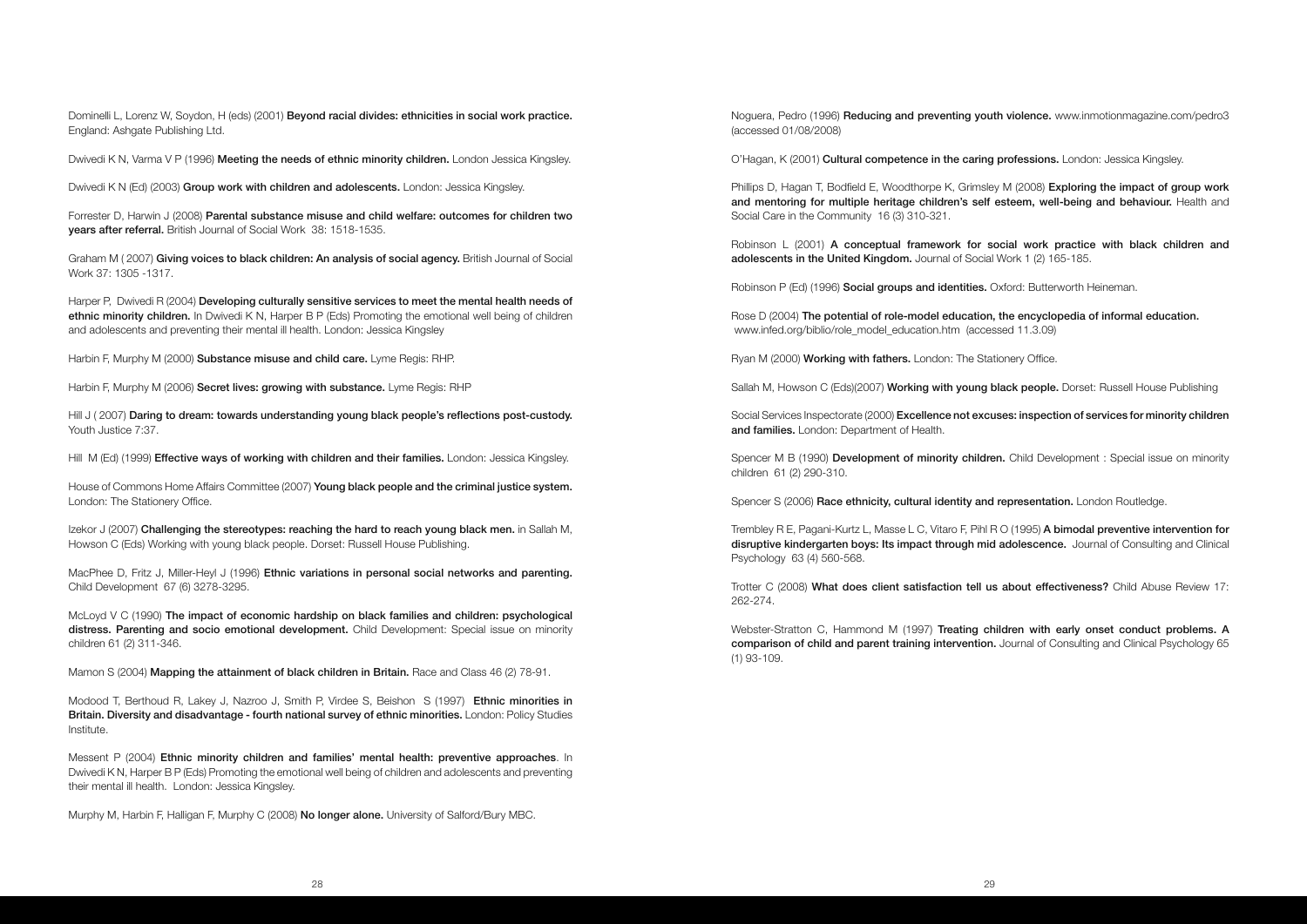# EXECUTIVE SUMMARY

### **PROJECT BACKGROUND**

The Pinnacle project was set up in August 2006 following continuing public concern about crime carried out by young people in South London, where a large proportion of offenders were young, male and from a minority ethnic group.

The project was based in Streatham in the London Borough of Lambeth, occupying a converted house in a residential street. Referrals were taken from agencies in Lambeth and the surrounding boroughs of Wandsworth and Southwark. The service was a small one, employing one full-time project manager, two full-time practitioners and a part-time administrator. Because funding for the project was time-limited the project ended in March 2009.

- An initial assessment including the child concerned and their parent or carer.
- An individual casework service or attendance at group sessions run separately for the young people and for their parents.
- Strengthening Families, Strengthening Communities group sessions for parents focused on discipline, sanctions, coping with challenging behaviour and promoting positive interaction and relationships with young people entering adolescence.
- The young people's group work process, the Start programme, concentrated on feelings, behaviour and interactions with peers, parents and other adults to build self esteem while challenging negative patterns of thought and behaviour.

The Pinnacle Project worked in a variety of ways, using a raft of supportive interventions.

- Actively seeking ways to improve the relationships between boys and their fathers (many of whom were absent from the main family home).
- Outreach work with children and young people, particularly offering a bridging or mentoring service to promote positive school behaviour.

It also included a series of interviews with parents, children and involved practitioners that were conducted between August 2008 and February 2009.

### **EVALUATION METHOD**

The purpose was to undertake a rigorous, comprehensive evaluation of the first two years of the working of the Pinnacle project.

A number of projects working with black young boys in England have been identified as exemplars of good practice in government reports and papers. Yet when there are financial cutbacks, resources directed at black children and families were seen to be the first to disappear (Chand & Thoborn 2005)<sup>4</sup>.

The evaluation was based on a review of files which included all the families assisted by the Pinnacle project until April 2008. A total of 39 files for individual children were reviewed.

The Government has sponsored a nationwide role model programme for black boys and recognizes the role that parenting programmes have in supporting black parents. "We recommend youth offending teams and social services should consider making greater use of voluntary organizations who have established success in providing parenting support to black families" (HCHAC 2007 p59) $5$ .

In addition, the review team analysed files relating to both the parents and young people groups run by Pinnacle.

> Working with black boys and their families has moved up the political agenda as the long-term benefits of such programmes have been recognised. Even those boys considered statistically to be 'at risk' can be helped to thrive (DCLG 2007)<sup>6</sup>.

A systematic literature review was completed.

The research team abided by the research ethics guidance offered by the British Sociological Association 2002<sup>1</sup> and the Royal College of Nursing  $2007<sup>2</sup>$ . Guidelines from INVOLVE $<sup>3</sup>$  for the involvement</sup> of service users and children in research projects were followed. Formal ethics approval was secured from the University of Salford Research Governance and Ethics Committee.

1 British Sociological Association (2002) Statement of ethical practice for the British Sociological Association. London: BSA.  $^{2}$ Royal College of Nursing (2007) Research ethics: RCN guidance for nurses. London: RCN.

 $^3$ http://www.invo.org.uk/Publication\_Guidelines.asp

# Overview of Findings

### *Learning from the literature on working with black youth*

The greatest impact is achieved by a multifaceted, multi-targeted approach with agencies working in partnership to offer wider support, role models, mentoring, tutoring, activities, and after-school clubs. Crime and antisocial behaviour diminished significantly with this approach, and young people's educational attainment improved. Separate groups targeted at black young boys and their parents were also effective in addressing antisocial behaviour, violence, and relationship difficulties.

> $^{4}$ Chand A, Thoburn J (2005) Research review: child & family support services with minority ethnic families: What can we learn from research? Child & Family Social Work 10: 169-178. 5 House of Commons Home Affairs Committee (2007) Young black people and the criminal justice system. London: TSO. 6 Department of Communities and Local Government (2007) REACH: An independent report to government on raising the aspirations and attainment of black boys and young black men. London: TSO.

The impact of discrimination and racism is experienced by black boys and their families, in some instances causing violent responses, and positive change cannot be achieved without acknowledging these inequalities within groups.

### *Learning from the file review, service users & practitioners*

Some children, parents and families did not engage with the Pinnacle project. From the project's point of view this was because the families were not 'ready' to engage or that some families did not trust the project enough to openly share their difficulties with them.

 The project team also stressed the importance of not being a short-term project: a long-established family project could build over time a reputation for trustworthiness and effectiveness in the local area. For the families which engaged, there was strong evidence from files and from user and practitioner feedback that the project had been successful in helping both children and parents, not just in their family relationships but in their relationships with

outside agencies (particularly schools, the police and the CAMHS service).

### **Boys & young men as service users**

The ages of the boys and young men involved in the service ranged from 8-15 years, with an average age of 11.3 years (exactly the transition point between junior and senior school). The young people themselves reported problems with anger and temper, relationship problems at home, trouble with the police and with school. Some also reported mental health problems.

The boys and young men reported a very positive response to the part of the service that was aimed at them. Their welcome and inclusion into the project was appreciated. The service was seen to help them to achieve significant improvements in self-esteem; performance, attendance and relationships in schools; and, without exception, improved relationships at home, particularly with their mothers. Some boys also reported significant improvements in involvement with the police. The boys also reported significantly positive changes in their parent, and that this had made family life and relationships more positive.

As far as suggestions for improvement of the service was concerned, most young men wanted a service that would not be time- limited and would encourage them to participate over a much longer period of time. Two boys would also have valued other young people actively working for the project.





# Evaluation of the Pinnacle Project